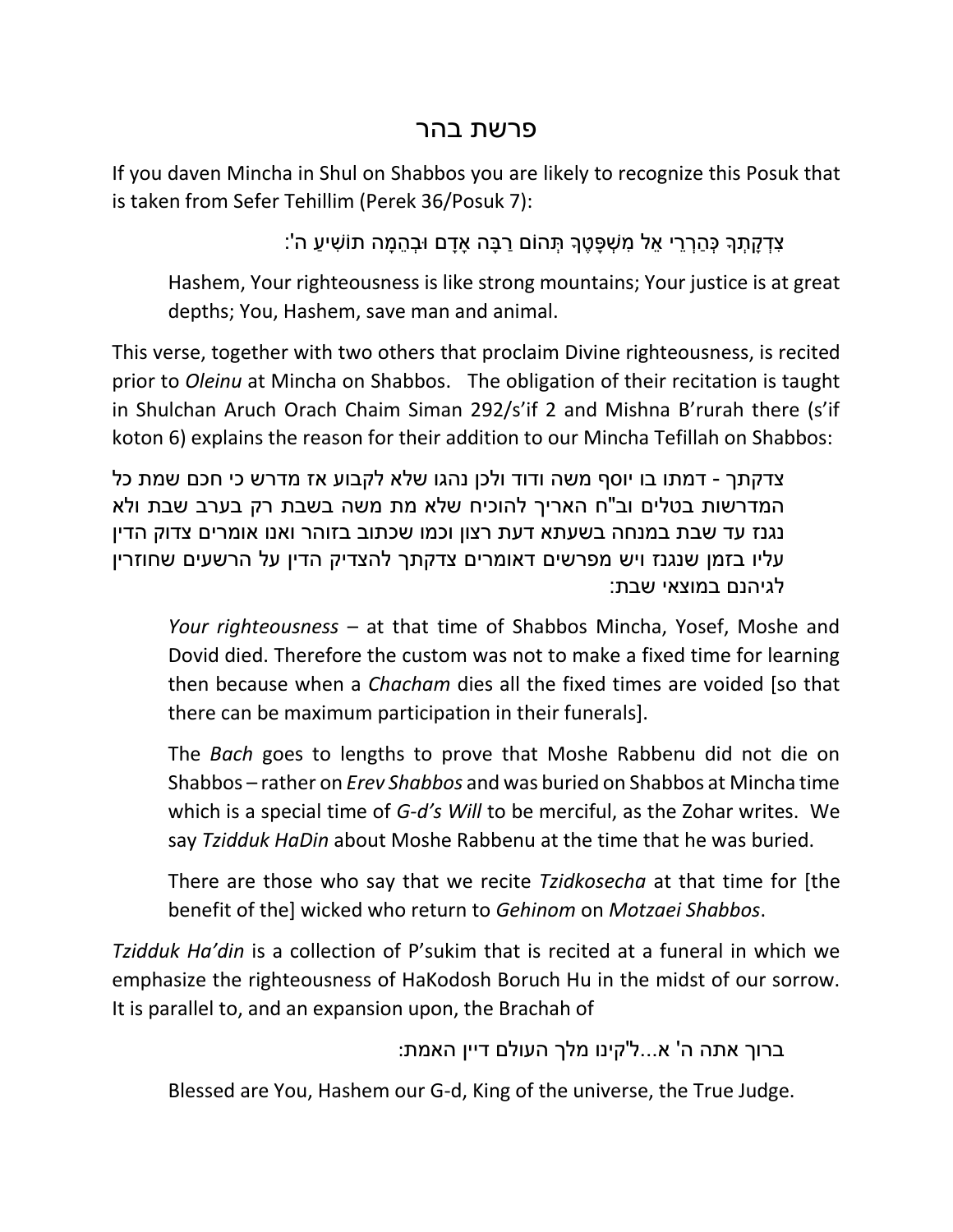The loss of these formidable personages (or their burial at this time) on Shabbos was a reason for this affirmation of our acceptance of the Will of G-d.

The Mincha-period of Shabbos is referred to as רצון עת as Mishnah Brurah writes, a time when Hashem is particularly accepting of us. And thus, according to the opinion that this הדין צידוק is recited for those whose Shabbos respite is concluding and are returning to their punishment, this הדין צידוק is also a thinly-veiled prayer for mercy.

The phrase רצון עת is taken from a verse in Sefer Tehillim (Perek 69/Posuk 14) that reads:

וֹאֲנִי תְפלתי לְךָ ה' עת רצוֹן אֵ...ל'קים בְּרב חסְדֶךָ עֲנַנִי בֵּאֱמֶת יִשָׁעֶךָ:

And for me, my prayer to You Hashem at the time of Your Will to be merciful, G-d with Your multitude of kindness, answer me with the truth of your salvation.

That verse is recited only once a week in our davening, at Mincha on Shabbos immediately before removing the Sefer Torah for *leining*<sup>1</sup> .

In the *Zohar HaKodosh* (Sh'mos 83 b), the phrase רצון עת is rendered

 $^2$ רעוא דרעוין

When Hashem's Will for compassion is particularly potent.

When Israel is completing its observance of Shabbos Kodesh, Hashem is particularly pleased with His People and their wishes and prayers have a unique potential.

Let us return to the Posuk with which we began and examine its meaning.

We read:

 $\overline{\phantom{a}}$ 

ָצְדָקַתָךָ כָּהַרְרֵי אֱל מְשִׁפֵּטֶךָ תָּהוֹם רַבַּה אַדַם וּבְהֶמָּה תוֹשִׁיעַ ה':

<sup>&</sup>lt;sup>1</sup> Even when there is no *leining*, such as one davening without a minyan – it can be recited.

The three verses of צדקתך are also independent of a *minyan*.

<sup>2</sup> The equivalent in Hebrew is שברצון רצון.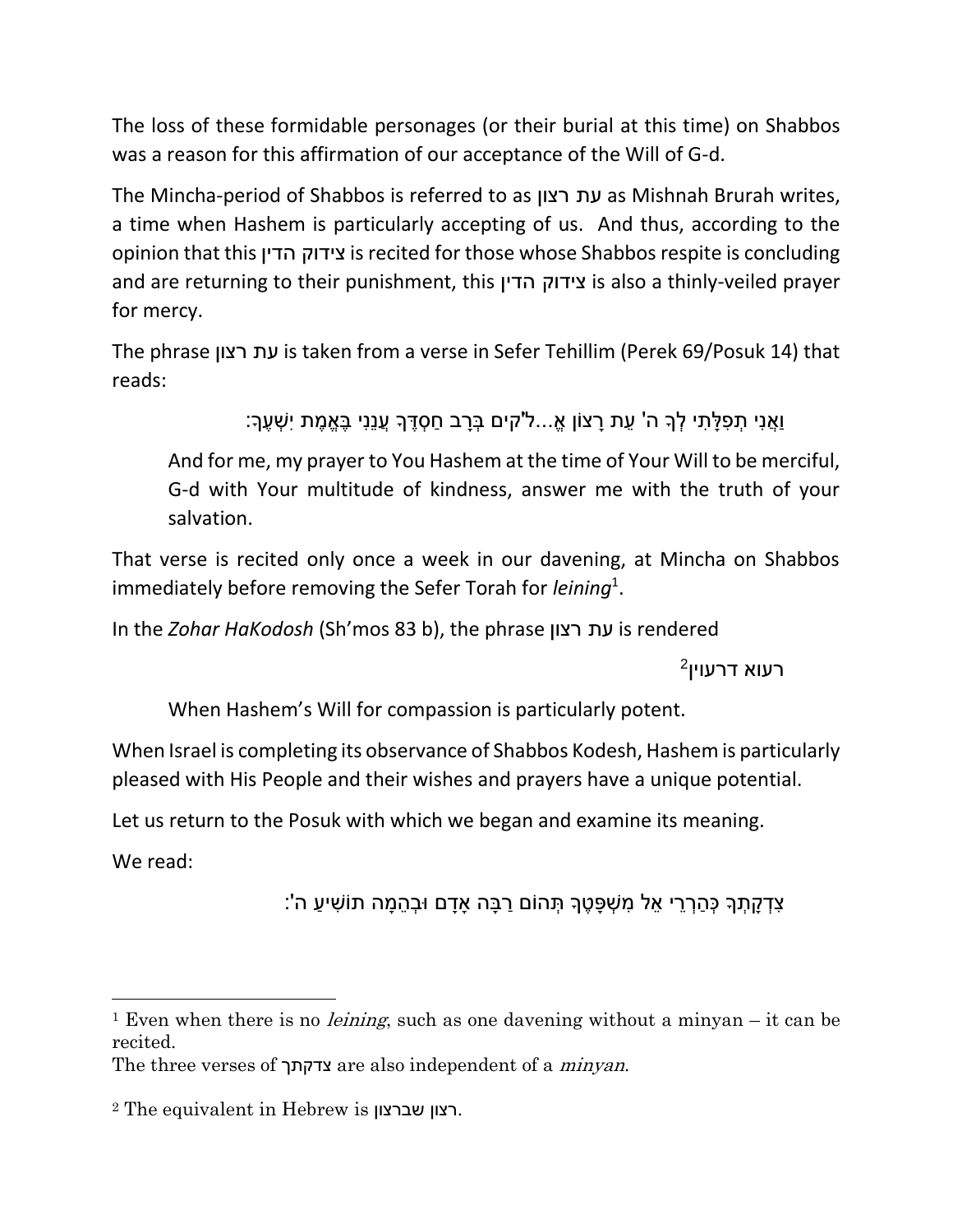Hashem, Your righteousness is like strong mountains; Your justice is at great depths; You, Hashem, save man and animal.

How are we to understand the verse's final phrase:

ָּאַדַם וּבְהֶמֶּה תוֹשִׁיעַ ה':

You, Hashem, save man and animal.

Metzudas Dovid writes:

אדם ובהמה - אתה ה' תושיע האדם ואף הבהמה כי על הכל תשגיח:

*Man and animal* – You Hashem will save man and even animals because Your Providence extends to all.

However, Radak writes:

l

...אדם ובהמה תושיע ה'. כי הרשע, או הכסיל, הוא כבהמה בצורת אדם...

*Man and animal You Hashem will save* – that is the wicked person or the fool is like an animal with the appearance of a human. $3$ 

On the one hand, a person may say that if this verse is recited for the wicked who are returning to Gehinom this may be a prayer for their salvation at the רצון עת, special moment as Shabbos is soon to conclude.

On the other hand, if we remember the great people of our nation, Yosef HaTzaddik, Moshe Rabbenu and Dovid HaMelech – what is the role of this verse in relationship to them?

Yosef, Moshe and Dovid personify what *odom* can be, the heights that a man can achieve. בהמה, animals, seems totally and completely out of context in this context.<sup>4</sup>

<sup>3</sup> See Rashi there who explains the verse in a positive sense.

<sup>4</sup> And this is not the only time on Shabbos when we seem to degrade some people as 'animals'.

Moshe Rabbenu was the author of Perek 92 of Tehillim, השבת ליום שיר מזמור and in that chapter we read (Posuk 7):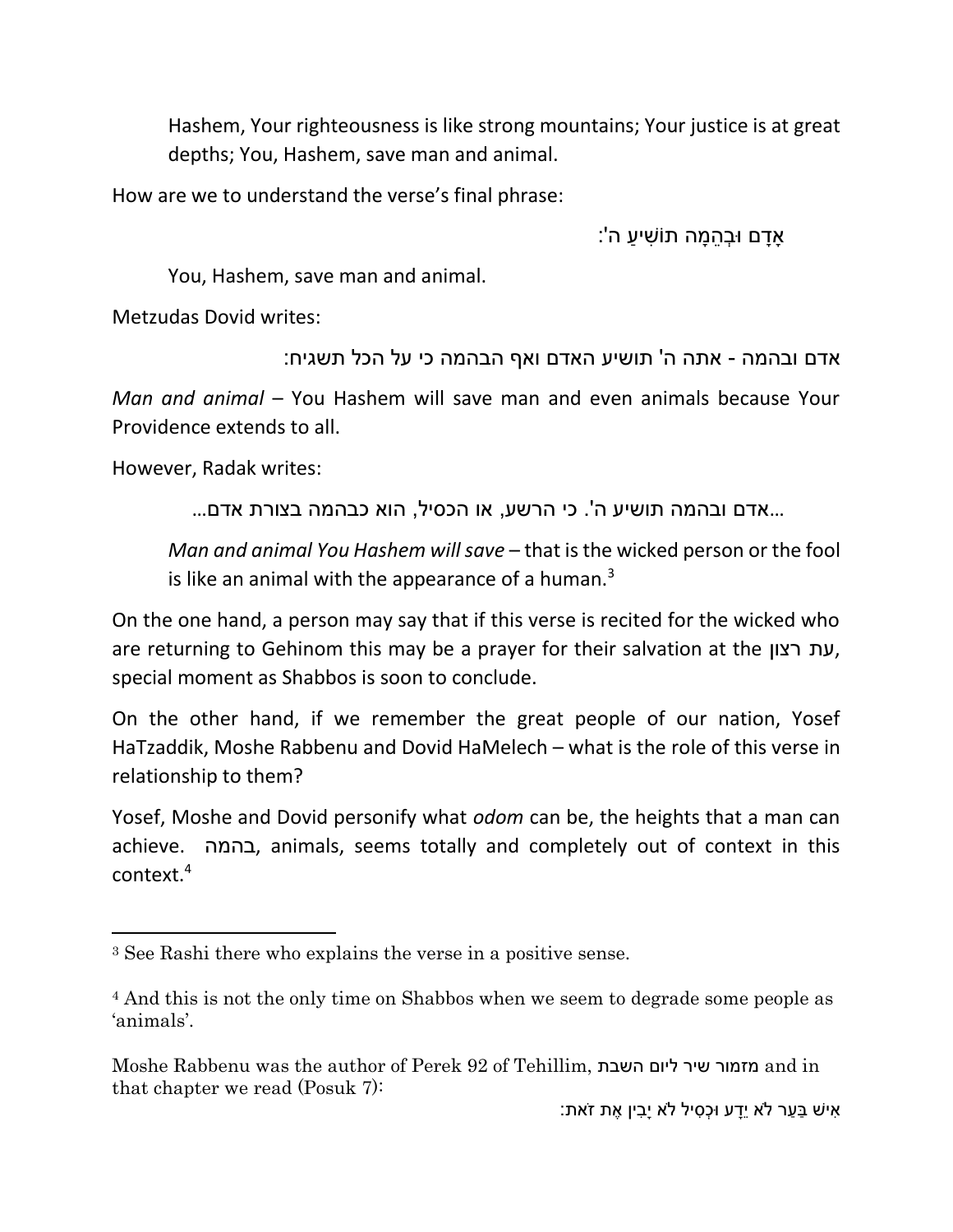At this point, the reader might be referring back to the title of *Parshas Behar* and wondering how this discussion is related to the title.

The fact is that an integral part of our Parsha makes this very same connection between man and animal and appears to go further than those verses that seemingly denigrate some people.

Our Parsha makes all people dependent upon wild and undomesticated creatures.

Parshas Behar deals with the laws of Shemitta and Yovel in its first sections. One of the Halachos that both Shemitta and Yovel have in common is the prohibition of working the land.

```
We read (Vayikro Perek 25/P'sukim 2-4):
```
 $\overline{\phantom{a}}$ 

```
ַדְּבַּר אֶל בְּנֵי יִשְׂראל וְאמרֶת אֱלֹהֶם כִּי תִבֹאוּ אֶל הַארֶץ אֱשֶׁר אֱנִי נֹתן לִכֶם וְשַׁבְתָה הָארֶץ
ַשְׁבַּת לַה': שֵׁשׁ שָׁנִים תִּזְרַע שָׂדֶךְ וְשֵׁשׁ שָׁנִים תִּזְמֹר כַּרְמֶךְ וְאַסְפְתַּ אֶת תִּבוּאַתָה: וּבַשָּׁנַה
         ָּהַשְּׁבִיעִת שַׁבַּת שַׁבָּתוֹן יִהְיֶה לָאֲרֶץ שַׁבָּת לַה' שָׂדְךָ לֹא תְזְרָע וְכַרְמְךָ לֹא תִזְמֹר:
```
Speak to B'nei Yisroel and you shall say to them, 'When you come to the land that I Hashem give to you, the land shall cease and be a *Shabbos*for Hashem. Six years you shall sow your field and six years you shall prune your vineyard and gather its crop. In the seventh year it shall be a Shabbos for the land, a Shabbos for Hashem; do not sow your field and your vineyard you should not plow.

How do people have sustenance in the Shimitta year? The Torah (Posuk 6) says that crops that grow unattended may be consumed:

וְ ָהיְ ָתה ַש ַבת ָהָאֶרץ ָל ֶכם ְלָא ְכ ָלה ְלָך ּו ְל ַע ְב ְדָך וְ ַל ֲא ָמ ֶתָך וְ ִל ְש ִכי ְרָך ּו ְלתֹו ָש ְבָך ַה ָגִרים ִע ָמְך:

We will learn about the verse of צדקתך in Tehillim and our conclusion will be, hopefully, that this verse is unrelated.

A person who is like an animal will not know, a fool will not understand this. That is how Metzudas Dovid understood the word בער:

בער - שוטה כבהמה מלשון אנחנו ובעירנו (במדבר כ/ד<sup>4</sup>):  $Ba'ar - a$  fool like an animal. This is the term used in B'midbar – 'us and our animals'.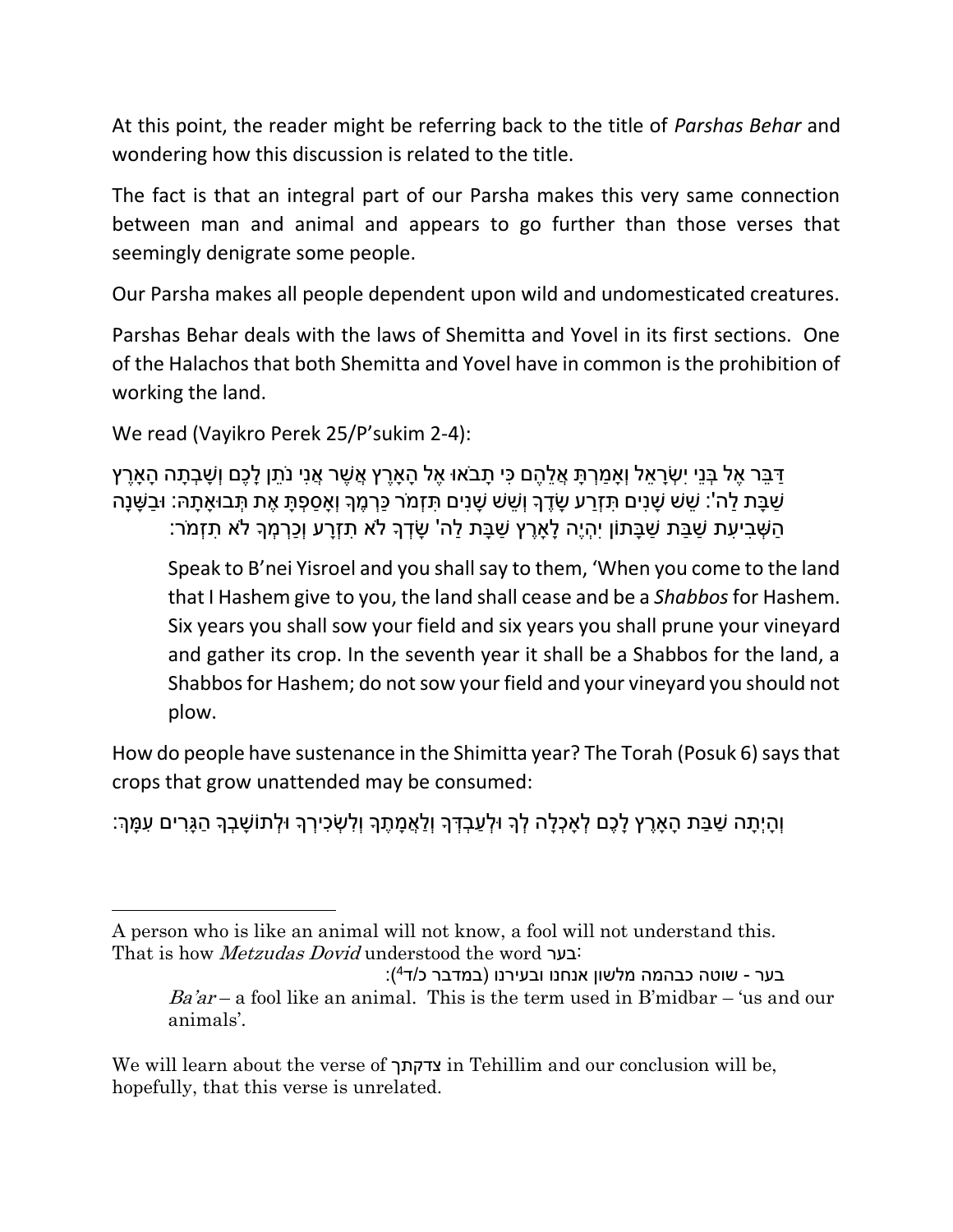The Shabbos of the land shall be for you for eating, for you, for your servant and for your maidservant, for your employee and for your non-Jewish inhabitant who sojourn with you.

However, the allowance to consume Shemitta crops is not unlimited. The Torah continues in the next verse (Posuk 7):

וְלִבְהֶמְתְּךָ וְלַחַיָה אֲשֶׁר בְּאַרְצֶךָ תִּהְיֶה כָל תְּבוּאַתַהּ לֵאֵכֹל:

For your animals and for the ownerless, non-domesticated animals in your land, all the produce shall be to eat.

Rashi writes:

ולבהמתך ולחיה - אם חיה אוכלת בהמה לא כל שכן, שמזונותיה עליך, מה תלמוד לומר ולבהמתך, מקיש בהמה לחיה, כל זמן שחיה אוכלת מן השדה האכל לבהמתך מן הבית, כלה לחיה מן השדה כלה לבהמתך מן הבית:

*For your animals and the ownerless, non-domesticated animals* – If you can allow the ownerless animal to eat you should certainly be allowed to let your animal eat – because the Torah requires you to feed your animals.

Since it is a *kal vachomer* – why did the Torah write 'for your animals'?

The Torah wrote it to draw a parallel between them: as long as the ownerless animal is able to forage and eat produce from the field, you can feed your animal *Shemitta* crops in your house. It the produce from the field has been finished (*koloh*), finish (*kaleh*) feeding Shemitta produce to the animals in your house.

The Torah continues and teaches that the *Shabbos* of the Land applies to Yovel and Shemitta equally. And thus we read (Posuk 12):

ָּכִּי יוֹבֶל הוא קֹדֵשׁ תִּהְיֶה לַכֶם מִן הַשֶּׂדֵה תֹּאכְלוּ אֶת תְּבוּאתַה:

It is Yovel, it shall be holy for you; from the field you may eat its produce.

The implication is clear: man may eat the produce while it exists in the field for the foraging *chaya*. Once that produce is no longer available for the ownerless animal, it is also no longer available for man.

And this is what Rambam writes (Hilchos Shemitta v'Yovel Perek 7/Halachos 1-2):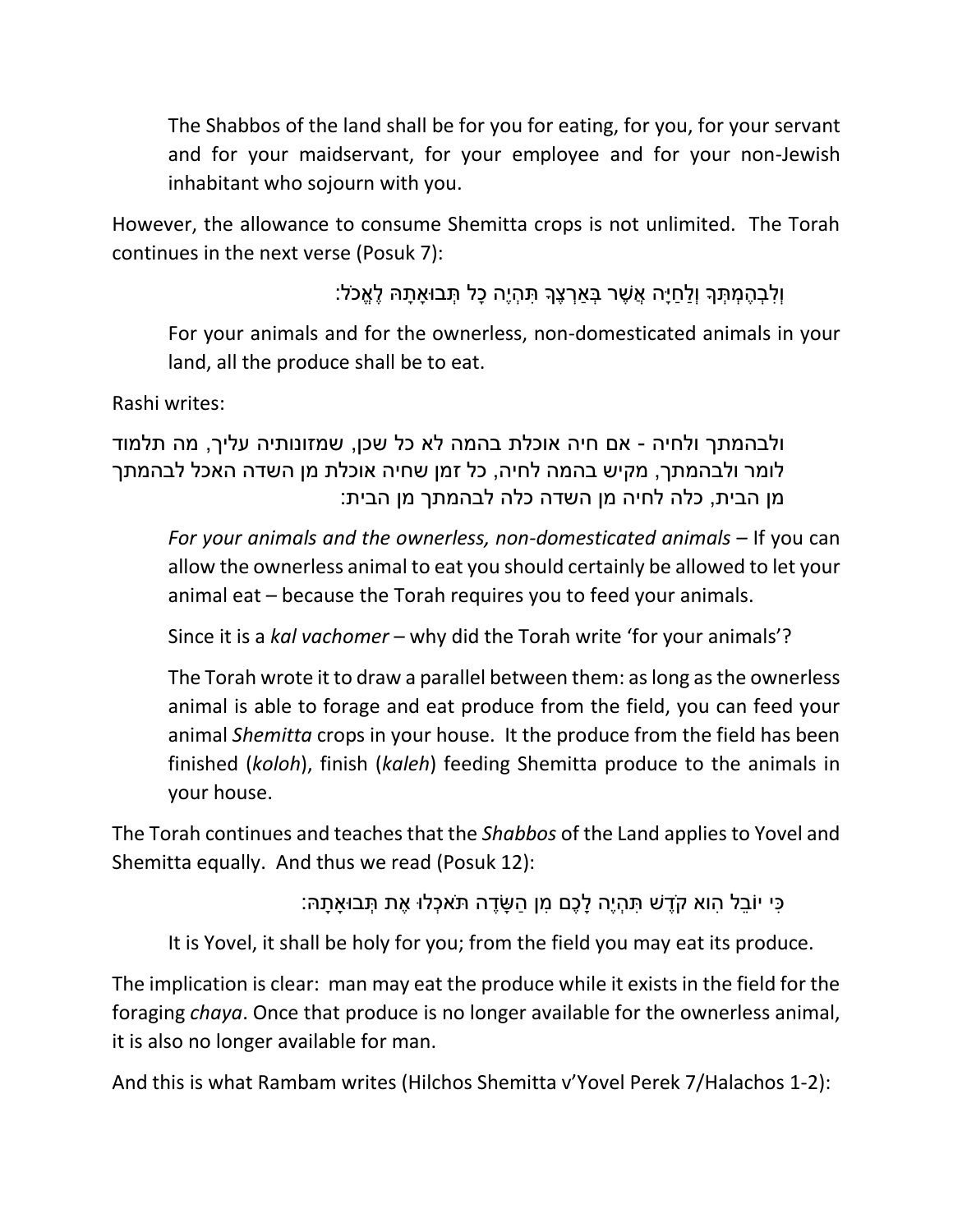פירות שביעית אין אוכלין מהן אלא כל זמן שאותו המין מצוי בשדה שנאמר ולבהמתך ולחיה אשר בארצך תהיה כל תבואתה לאכול, כל זמן שחיה אוכלת ממין זה מן השדה אתה אוכל ממה שבבית, כלה לחיה מן השדה חייב לבער אותו המין מן הבית וזהו ביעור של פירות שביעית.

כיצד הרי שהיו לו גרוגרות שביעית בתוך ביתו אוכל מהן כל זמן שהתאנים באילנות בשדה, כלו התאנים מן השדה אסור לאכול מאותן שבבית אלא מבער אותן.

Fruit that is of the Shemitta year may only be eaten as long as that type is found in the field as it is written, 'for your animal and for the ownerless animal in your land – shall be all of its produce shall be to be eaten – as long as the ownerless animal eats from this type of food in the field,

You can eat it from the house. If it is finished from the field for the ownerless animal, you must rid this species from your house. This is *Biur Shevi'is*, ridding Shevi'is produce [that the Torah requires].

For example – if a person had dried figs in his house, he may eat them as long as there are figs on the trees. When the figs are no longer in the field, it is forbidden to eat from them in the house  $-$  rather one must rid them<sup>5</sup>.

In the case of the Shemitta and Yovel years not only are evil and foolish people compared to animals, all people, including the most righteous, have their license to eat limited by the ability of wild animals to find food in their foraging.

Why should the Torah decree that these animals dictate our permission to eat Shemitta produce?

l

<sup>5</sup> In the following Halachah (3), Rambam teaches that שביעית ביעור is the physical destruction of Shemitta produce that is no longer available naturally in the field: שורף באש או משליך לים המלח ומאבדן לכל דבר שמאבד He burns it in a fire or casts it into the Dead Sea or destroys it in any method that destroys.

However, the preponderance of Poskim say that שביעית ביעור means to relinquish ownership of such produce, making it hefker. After this biur is accomplished, the produce may be eaten. This is the practice nowadays according to all minhagim. See the Kesef Mishnah on this Rambam.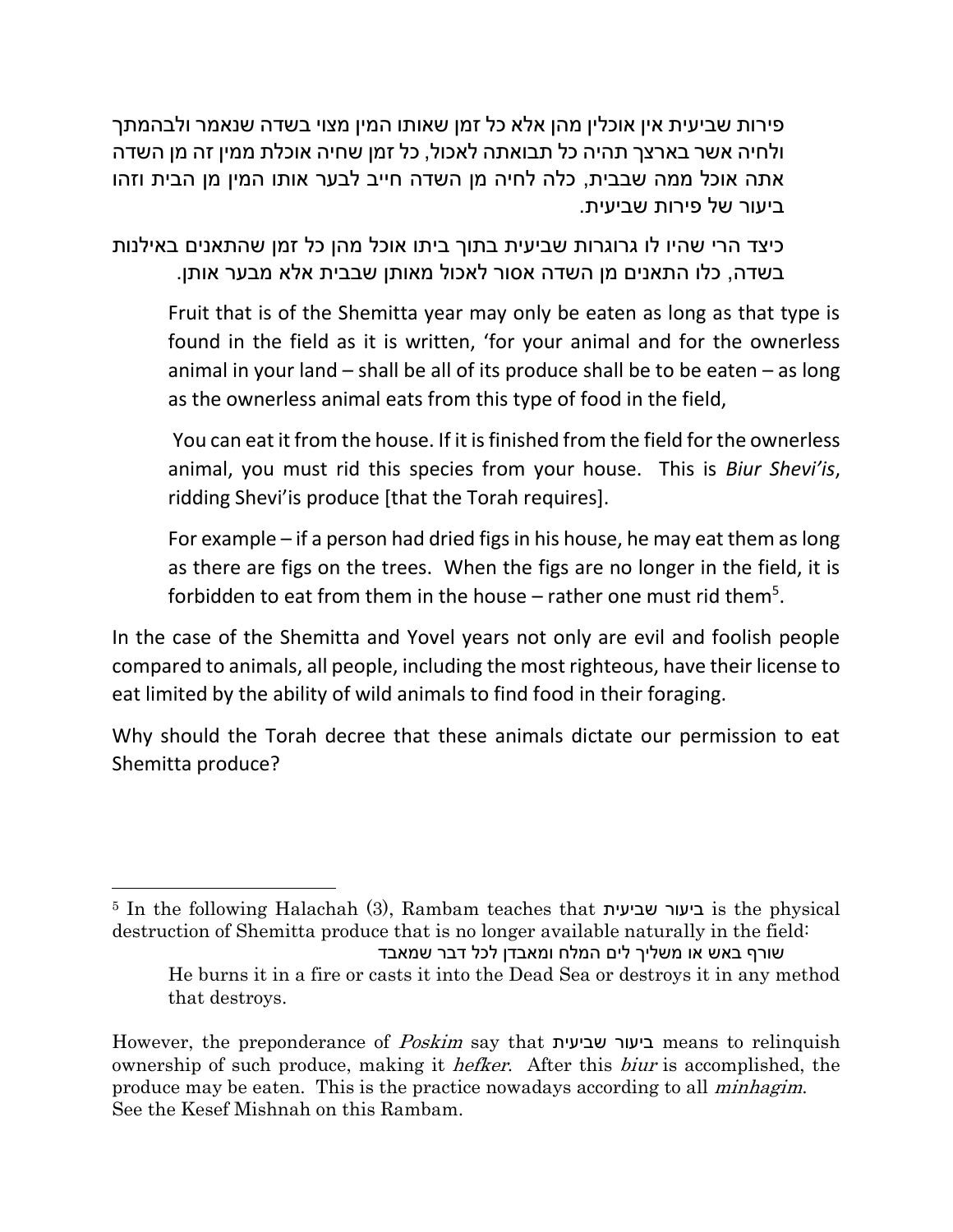At first glance, it may be that we see this situation of the Shemitta year as being degrading. Man is superior to animal and the animal kingdom was created to serve him.

That is what we learn at the conclusion of Masseches Kiddushin (82 a):

רבי שמעון בן אלעזר אומר...:חיה ועוף...לא נבראו אלא לשמשני

Rabi Shimon ben Elazar says…fauna and fowl were created only for the purpose to serve me.

It may certainly seem to be topsy-turvy for my eating to be dependent upon the eating habits of the animal kingdom.

However, after further consideration, we find that there are other times that even if the animals do not seem to have a superiority over man, they have an approximate equality.

We find that equality in *Gan Eden*. We read (B'reishis Perek 1/P'sukim 29-30):

וַיֹּאמֵר אֵ...ל'קים הִנֵּה נַתַתִּי לַכֵם אֶת כַּל עֵשֶׂב זֹרֶעַ זֵרַע אֲשֶׁר עַל פְּנֵי כָל הַארֵץ וְאֶת כַּל ָה יִמְי אֲשֶׁר בּוֹ פָרי עץ זֹרע זִרע לִכֶם יִהְיֶה לְאכָלה: וּלְכל חיּת הארֵץ וּלְכל עוֹף הֹשַׁמִּים ּו ְלכֹל רֹו ֵמש ַעל ָהָאֶרץ ֲא ֶשר בֹו נֶ ֶפש ַחיָה ֶאת ָכל יֶֶרק ֵע ֶשב ְלָא ְכ ָלה וַיְ ִהי ֵכן:

Hashem said, 'Behold I have given to you all the grass that is seeded upon the face of the land and all the trees that have fruit of the trees, a tree that seeds seeds – that will be for you for food. And for all of the ownerless animals of the land and for all the birds in the sky and for all of the crawling creatures on the face of the earth that has a living soul –all the vegetables of grass shall be for food and it was so.

Now, unlike the Posuk that we cited at the beginning:

ָ אַדַם וּבְהֶמָּה תוֹשִׁיעַ ה':

You, Hashem, save man and animal

to which we attributed negative connotations, we cannot understand the P'sukim that focus on the source of Odom's food at Creation as having negative connotations.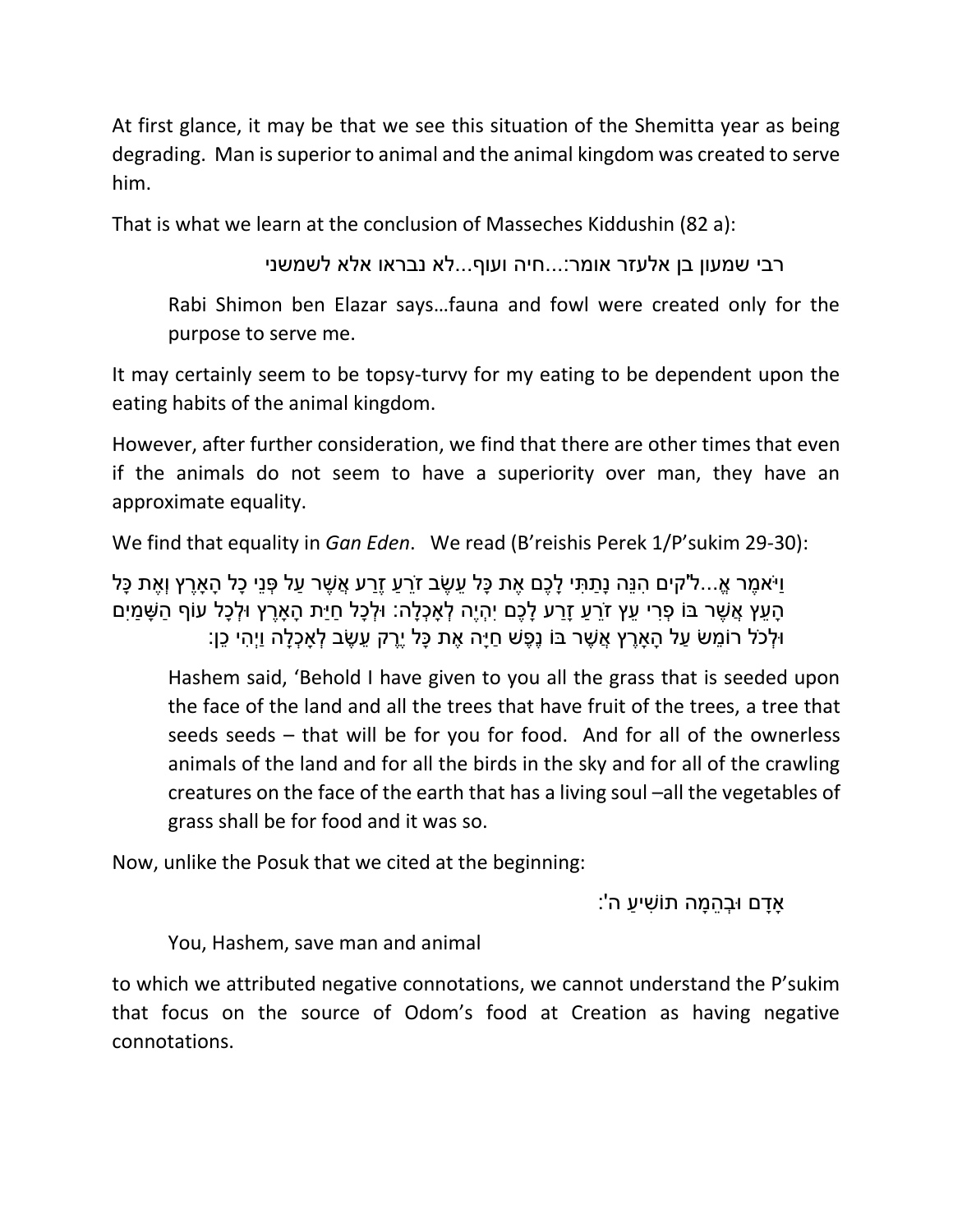Certainly HaKodosh Boruch Hu created man in a situation that was idyllic for him at that time<sup>6</sup> and since that is so we must consider why is that there was an equalizing factor<sup>7</sup> between Man and animal at the beginning of Creation.

What was the proposed goal for mankind in *Gan Eden*? The Torah explains (B'reishis Perek 2/15):

וִיקּח ה' אֱ...ל'קים אֶת הַאדם ויּנַחהוּ בָגן עדֱן לְעַבְדָהּ וּלְשַׁמְרִהּ:

 $\overline{a}$ 

It shall be for you for food and for all of the animals of the land – The Torah equates man and animals regarding their food and did not permit Odom and his wife to kill creatures and to eat their flesh. Rather, 'all the vegetables they will eat together'.

When *B'nei Noach* came, Hashem permitted them to eat meat as it says later on 'all crawling creatures that live…will be like the vegetables of the grass' that I Hashem permitted for Odom HoRhishon  $-$  I am giving you, *B'nei Noach*, everything.

That is how Ramban (ibid.) explains the situation with Noach's generation:

וכאשר חטאו, והשחית כל בשר את דרכו על הארץ, ונגזר שימותו במבול, ובעבור נח הציל מהם לקיום המין, נתן להם רשות לשחוט ולאכול, כי קיומם בעבורו:

When they sinned and 'all flesh corrupted its way upon the land' and it was decreed that they would die in the Flood, it was because of Noach that Hashem saved and preserved the species [of mankind]. Hashem gave them permission to slaughter and to eat because their existence was dependent upon it.

<sup>7</sup> There was an 'equalizing factor' since the Torah equates the food of man with the food of animals but that doesn't mean that they were completely equivalent.

See Ibn Ezra, Ramban, Or HaChaim and others that say that a careful reading of the verses indicates that man could eat the fruit of the trees but animals were limited to vegetation.

<sup>6</sup> When mankind changed, that which would be idyllic for him also changed. Rashi writes (B'reishis Perek 1/Posuk 29):

לכם יהיה לאכלה. ולכל חית הארץ - השוה להם הכתוב בהמות וחיות למאכל, ולא הרשה לאדם ולאשתו להמית בריה ולאכול בשר, אך כל ירק עשב יאכלו יחד כלם, וכשבאו בני נח התיר להם בשר, שנאמר (להלן ט/ג) כל רמש אשר הוא חי וגו' כירק עשב שהתרתי לאדם הראשון, נתתי לכם את כל: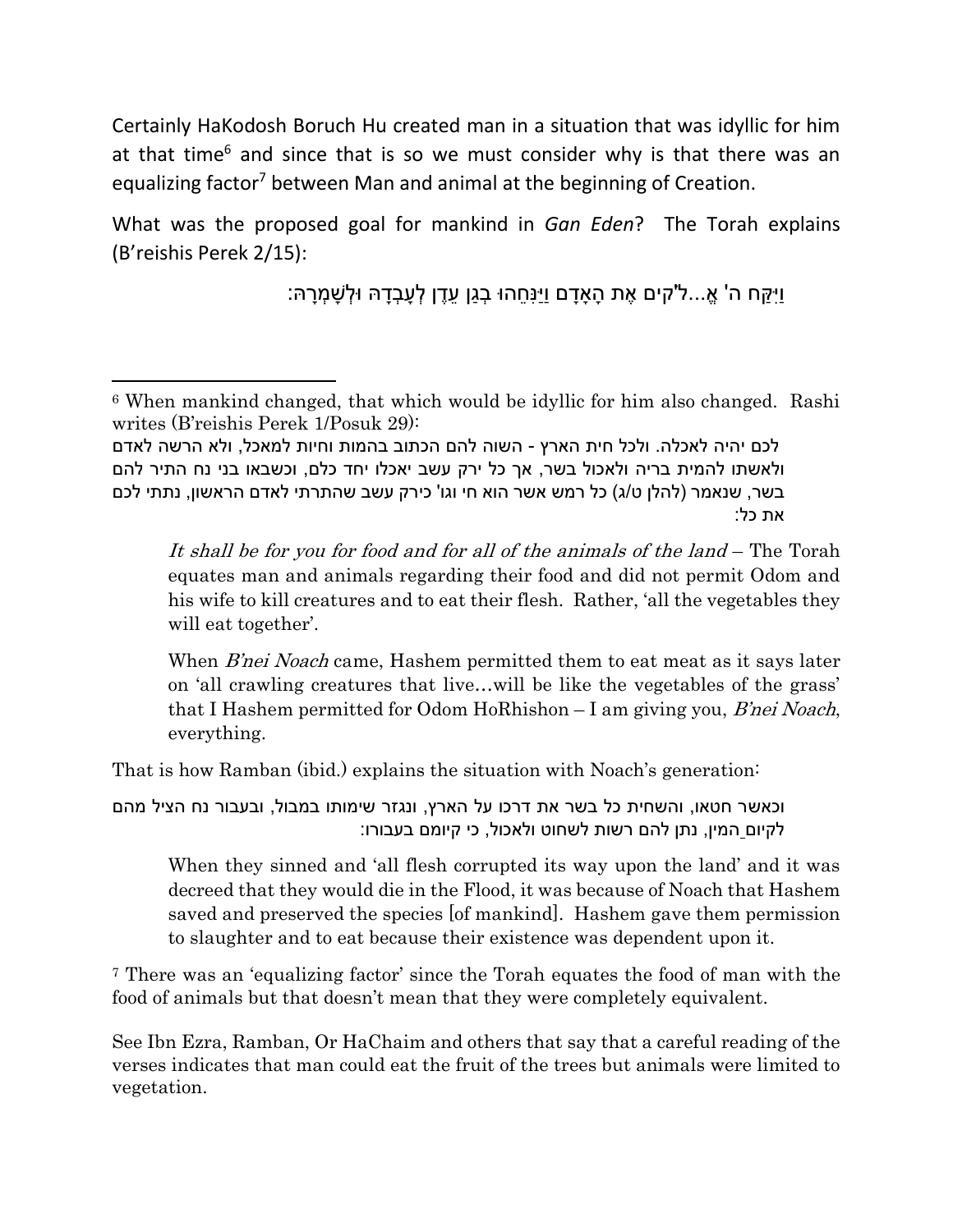Hashem G-d took Odom and He placed him in the Garden of Eden to work it and to guard it.

What was that 'work' and what was that 'guarding'? It is certainly easy to understand what Chizkuni, and others, write:

לעבדה להשקותה. ולשמרה שלא ירמסוה רגלי בהמה וחיה

*To work it* – to water the garden. And *to guard it* – so that the animals will not trample upon it.

The Torah had already written earlier (Posuk 5):

וְכֹל שִׂיחַ הַשֶּׂדֵה טֶרֶם יְהָיֶה בַארֶץ וְכָל עֶשֶׂב הַשֶּׂדֶה טֶרֶם יְצְמַח כִּי לֹא הְמְטִיר ה' ֹאֵ...ל'קים עַל הָאַרֶץ וְאַדָם אַיִן לַעֲבֹד אֶת הָאֲדָמָה:

None of the trees of the field had yet been on the land and none of the grass of the field had yet grown because Hashem G-d did not bring rain on the land and there was no man to work the ground.

However Rav Hirsch and others see this verse that states that 'man was not yet in *Gan Eden* to work the ground' in a different light.

He writes:

ואדם אין לעבוד את האדמה: אין הארץ מתפתחת אלא למען האדם, - לצורך עבודתו המוסרית עלי אדמות. שלטון האדם באדמה קרוי בעברית "עבודה", - ויש לכך משמעות עמוקה. "עבד" קרוב ל"אבד". אמור מעתה: אין "עבודה" אלא התבטלות; העובד מבטל את רצונו - מפני רצון אחרים ומטרתם. האדם השליט באדמה, עובד במישרין את ה'; ואילו בעקיפין הוא עובד את האדמה, - שכן ה' העבידו למטרותיה. האדם מנצל את כוחות האדמה, והוא משנה את פניה לצורך מטרותיו; אך מטרות האדם ניתנו לו מידי ה'; ומשום כך אין הארץ מקפחת את ייעודה, אלא היפוכו של דבר: היא משיגה את ייעודה. הטבע הפיסי מתעלה על ידי פעילות האדם, והוא נעשה שותף לתכליתו המוסרית של העולם.

*There was no man to work the ground* – the land only develops for the sake of mankind – for the sake of his ethical work on earth.

Man's rule over the land is called *Avoda* in Hebrew and that terminology has a deep meaning. The word עבד-work, spelled with an *ayin*, is phonetically similar to אבד-perish, spelled with an *alef*. I can learn from this that *avoda* is to cause a person to subjugate himself [like the עבד, *eved*-slave subjugates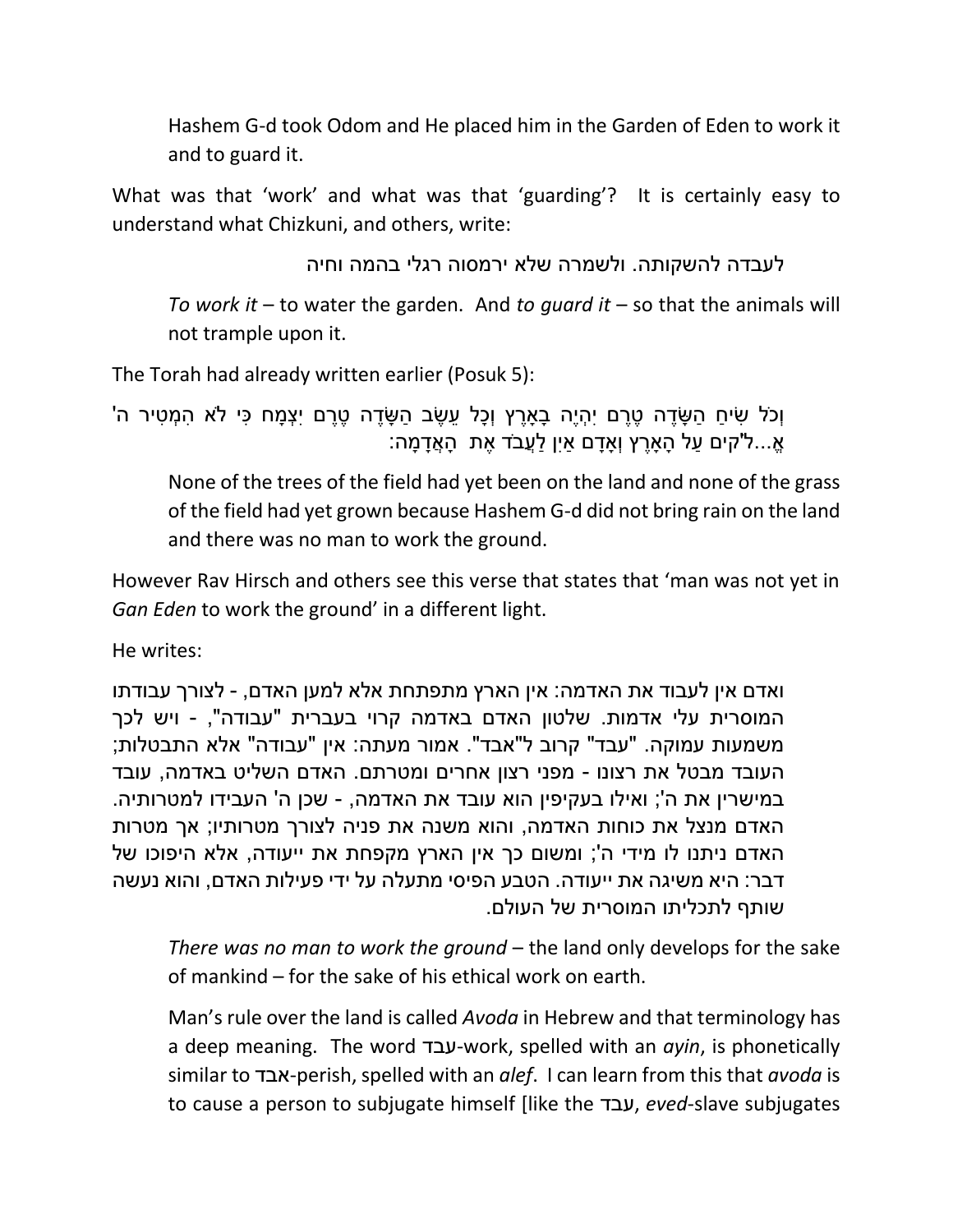himself to his master]. The *o'veid* –worker subjugates his will to the will of the other and his goal [and negates, אבד, his own existence].

Man is the master of the ground and he works directly for G-d and only indirectly does he work the ground because G-d brings man to *avoda* of the land for the land's goals.

Man takes advantage of the potential of the land and he changes its appearance for his goals – but those goals came to man from G-d.

When that is so, the land does not ruin its purpose – the opposite is true- it attains its purpose. The physical nature of the land rises above its physicality through man's activity and man becomes a partner [to G-d] in achieving the ethical goal of the world.

That is, Rav Hirsch sees the work that is to be performed to have a higher purpose. The work is a physical means of imbuing sanctity into the land so that it is far more than dirt. The land is to be the physical space where man achieves spiritual heights. The land must be infused with holiness for it to serve as the springboard for man's ascension.

Thus, some see the work of the land for its physical development and others see the physical development as the means to a spiritual end.

However, there is a perspective that when the Torah writes

ֿלְעֲבָדָהּ וּלְשָׁמְרַהּ:

To work it and to guard it

the intent is entirely spiritual.

 $\overline{\phantom{a}}$ 

We read in Midrash B'reishis Rabba (Parshata 13/7):

ואדם אין לעבוד את האדמה, ואדם אין להעביד את הבריות להקדוש ברוך הוא, 8 כאליהו וכחוני המעגל, ואדם אין לעבוד את האדמה לא נברא אדם אלא לעמל , אם זכה הוא עמל בתורה, ואם לא זכה הוא עמל בארץ, אשריו לאדם שהוא עמל בתורה.

<sup>8</sup> The Midrash is referring to a verse in Sefer Iyov (Perek 5/Posuk 7) that reads: ָּכִּי אַדַם לְעַמַל יוּלֵד וּבְנֵי רֵשֶׁף יַגְבִּיהוּ עוּף:

Because man was born for toil; it is the angels that are raised to fly.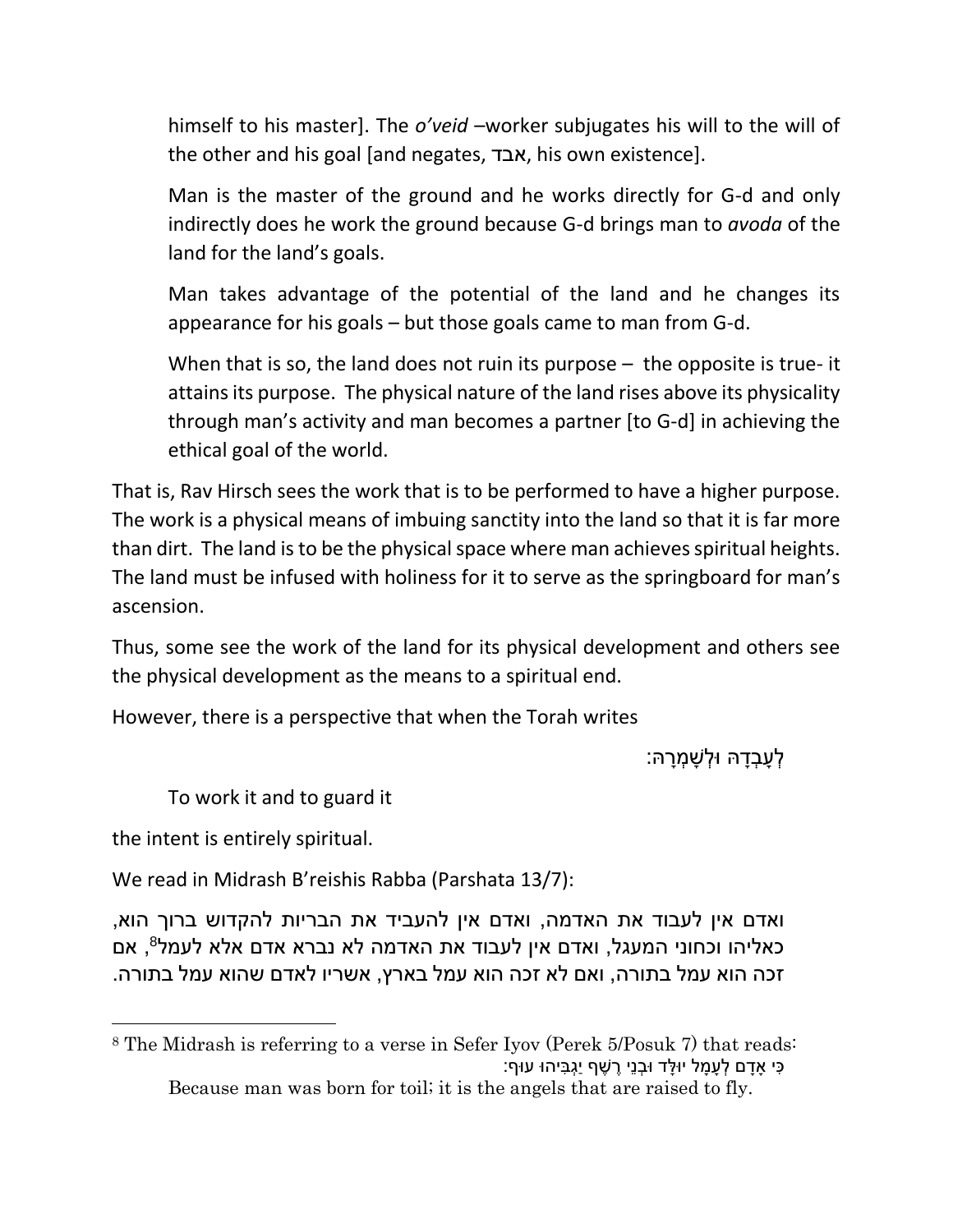*There was no man to work the ground* – There was no man to work [subjugate] people to the Hashem, in the way that Eliyahu HaNovi did and in the way that Choni HaM'agel did.<sup>9</sup>

<sup>9</sup> Rashi comments on this Midrash:

l

כאליהו- שהחזיר את ישראל לאביהם שבשמים והיו מסורות בידו מפתחות גשמים: Like Eliyahu – He caused Israel to return to their Father in Heaven and the keys to rain were placed in his hand.

וכחוני המעגל – שהיה מתפלל על עצירת גשמים ונענה. And like Choni HaM'agel – He would pray regarding the withholding of rain and he was answered.

We read in the context of Eliyahu on *Har HaCarmel* (Melachim I Perek 18/P'sukim 1, 43-45:

וֵיהִי יַמִּים רַבִּים וּדְבַר ה' הַיַה אֶל אֵלְיַהוּ בַּשָּׁנָה הַשְׁלִישִׁית לֵאמֹר לֵךְ הֶרָאֶה אֶל אַחְאַב וְאֶתְּנָה מַטַר ַעל ְפנֵי ָה ֲאָד ָמה:

ויֹאמֵר אֵל נַעַרוֹ עֵלה נא הבּט דֶּרֶךְ יִם וַיִּעל וַיִּבּט וַיֹּאמֵר אין מִאוּמה וַיֹּאמֵר שַׁב שָׁבע פּעמים: ווָהי ַבְּשָׁבְעִית וַיֹּאמֶר הִנֵּה עַב קְטַנַּה כָּכָף אִישׁ עֹלָה מִיַּם וַיֹּאמֶר עֻלָּה אֱמֹר אֵל אחֵאב אֵסֹר וֵרד וְלֹא יַעֲצַרְכָה ָהַגָּשֶׁם: וַיְהִי עַד כֹּה וְעַד כֹּה וְהַשָּׁמַיִם הְתִקַדְּרוּ עָבִים וְרוּחַ וַיְהִי גֶּשֶׁם גָּדוֹל וַיִּרְכַּב אַחְאַב וַיֵּלֶךְ יִזְרְעֶאלָה:

It was many days [of the drought] and the Word of Hashem came to Eliyahu in the third year saying, 'Go and appear before Achav and I Hashem will give rain upon the face of the ground.'

Eliyahu said to his lad, 'Ascend, please, and look towards the sea'. He went up and he looked and he said, 'there is nothing'. Eliyahu said, 'return seven times'. At the seventh time the lad said, 'Behold there is a small cloud as big as a person's palm arising from the water'; Eliyahu said, 'go up and say to Achav, "harness your chariot and go down so that the rain will not stop you.' And it was until then and until then and the skies were covered with dark clouds and there was a wind; and there was great rain; Achav rode and went to Yizrael.

The Mishnah in Masseches Taanis (19 a) teaches:

על כל צרה שלא תבוא על הצבור מתריעין עליהן, חוץ מרוב גשמים. מעשה שאמרו לו לחוני המעגל: התפלל שירדו גשמים! אמר להם: צאו והכניסו תנורי פסחים בשביל שלא ימוקו. התפלל ולא ירדו גשמים. מה עשה? עג עוגה ועמד בתוכה, ואמר לפניו: רבונו של עולם! בניך שמו פניהם עלי שאני כבן בית לפניך, נשבע אני בשמך הגדול שאיני זז מכאן עד שתרחם על בניך. התחילו גשמים מנטפין, אמר: לא כך שאלתי, אלא גשמי בורות שיחין ומערות. התחילו לירד בזעף, אמר: לא כך שאלתי, אלא גשמי רצון ברכה ונדבה. ירדו כתקנן, עד שיצאו ישראל מירושלים להר הבית מפני הגשמים. באו ואמרו לו: כשם שהתפללת עליהם שירדו, כך התפלל שילכו להן! - אמר להם: צאו וראו אם נמחית אבן הטועין. שלח לו שמעון בן שטח: אלמלא חוני אתה גוזרני עליך נידוי, אבל מה אעשה לך שאתה מתחטא לפני המקום ועושה לך רצונך, כבן שהוא מתחטא על אביו ועושה לו רצונו, ועליך הכתוב אומר (משלי כג/כד) ישמח אביך ואמך ותגל יולדתך.

We sound the shofar with  $t$ *ruah* –warning sounds on any trouble that comes upon the community except when there is an excess of rain.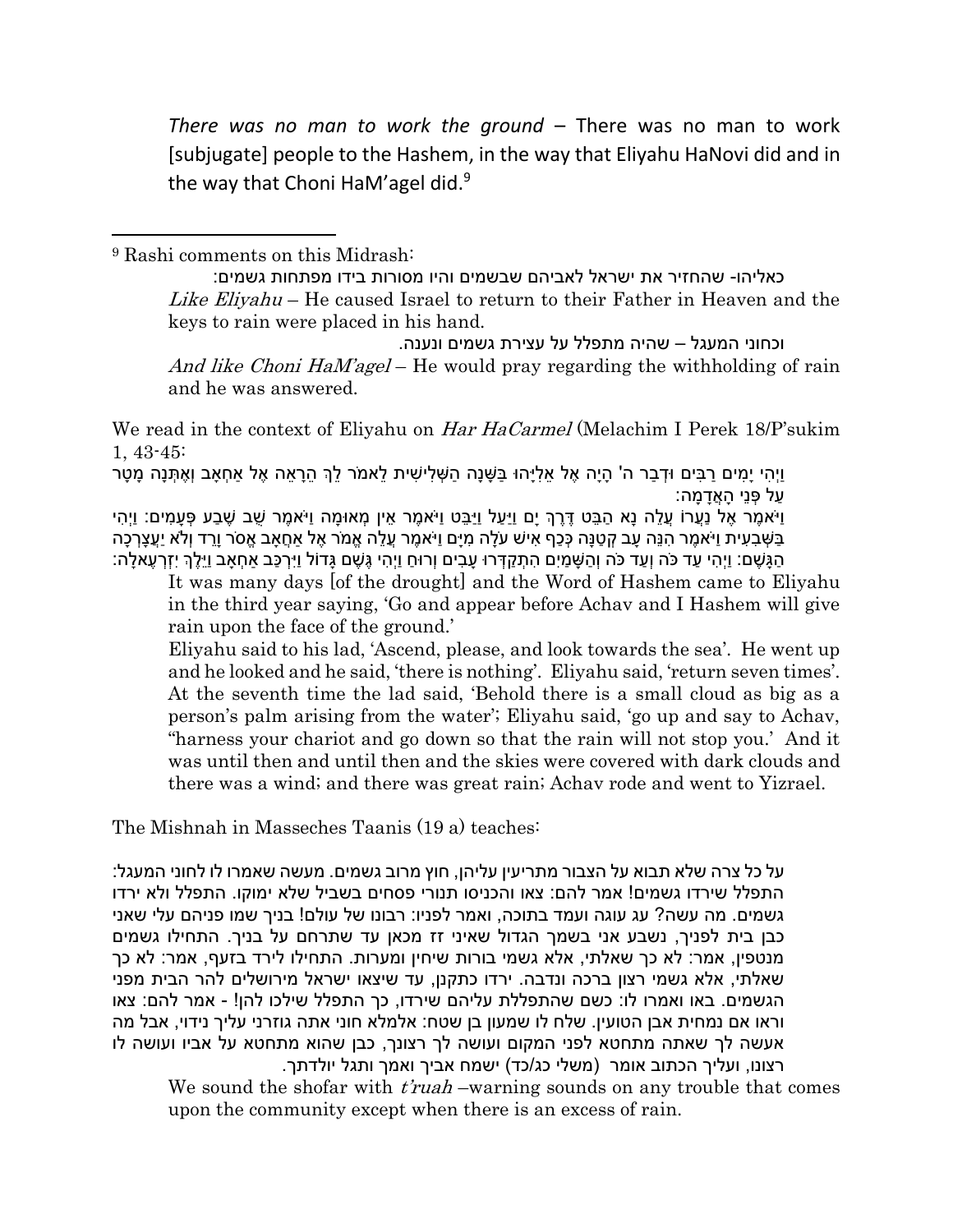*There was no man to work the ground* – Man was only created to toil. If he merits, he toils in Torah; if he does not merit he toils in the ground.

Happy is he who toils in Torah.

 $\overline{\phantom{a}}$ 

In the Midrash Halachah on D'vorim, the Sifre (Parshas Eikev 41) we read Chazal's *drasha* on this Posuk from the second paragraph of *Krias Shema*. The verse reads (D'vorim Perek 11/Posuk 13):

וְהַיָּה אִם שָׁמֹעַ תְּשָׁמְעוּ אֵל מְצָוֹתַי אֲשֶׁר אַנֹכִי מְצָוֶה אֶתְכֶם הַיּוֹם לְאַהֲבָה אֶת ה' ֹא...ל'קיכם וּלעבדוֹ בּכל לבבכם וּבכל נפשׁכם:

It will be if you will surely listen to My commandments that I Hashem command you today – to love Hashem your G-d and to serve Him with all of your heart and will all of your soul.

It happened that the Chachamim said to Choni HaM'agel, 'Pray that rain should fall.' He said to them, 'Go out and bring in the *Korban Pesach ovens* that were made from clay – otherwise they will disintegrate [from the abundance of rain that will fall].' He prayed and it did not rain.

What did Choni do? He made a circle on the ground and stood in it. He said before G-d, 'Master of the Universe, your children have empowered me because I am like a member of Your household. I am taking an oath with Your Great Name that I will not move from here until You will show mercy upon your children.'

The rain began with drops. He said, 'That is not what I asked. I asked for rain that will fill the pits and the dugouts and the caves.' The rain began to come down with fierceness. He said, 'That is not what I asked. I asked for rain that shows that You favor us and that is a blessing and is generous.'

The rain fell properly and continued until all the people in Yerushalayim went from the city to the top of *Har HaBayis*.

The people said to him, "Just like you prayed for the rain to fall, so pray for the rain to go away.' He said to them, 'Go out and see if the "claiming rock" , where people bring lost articles, has disintegrated.'

Rabi Shimon ben Shetach sent to him, 'If you were not Choni I would have decreed excommunication upon you but what can I do against you? You sin against G-d and He still fulfills your will, just like the child who sins against his father and the father does his will.

About you the verse is written: Your father and mother should be happy and she who gave birth to you should be joyous.'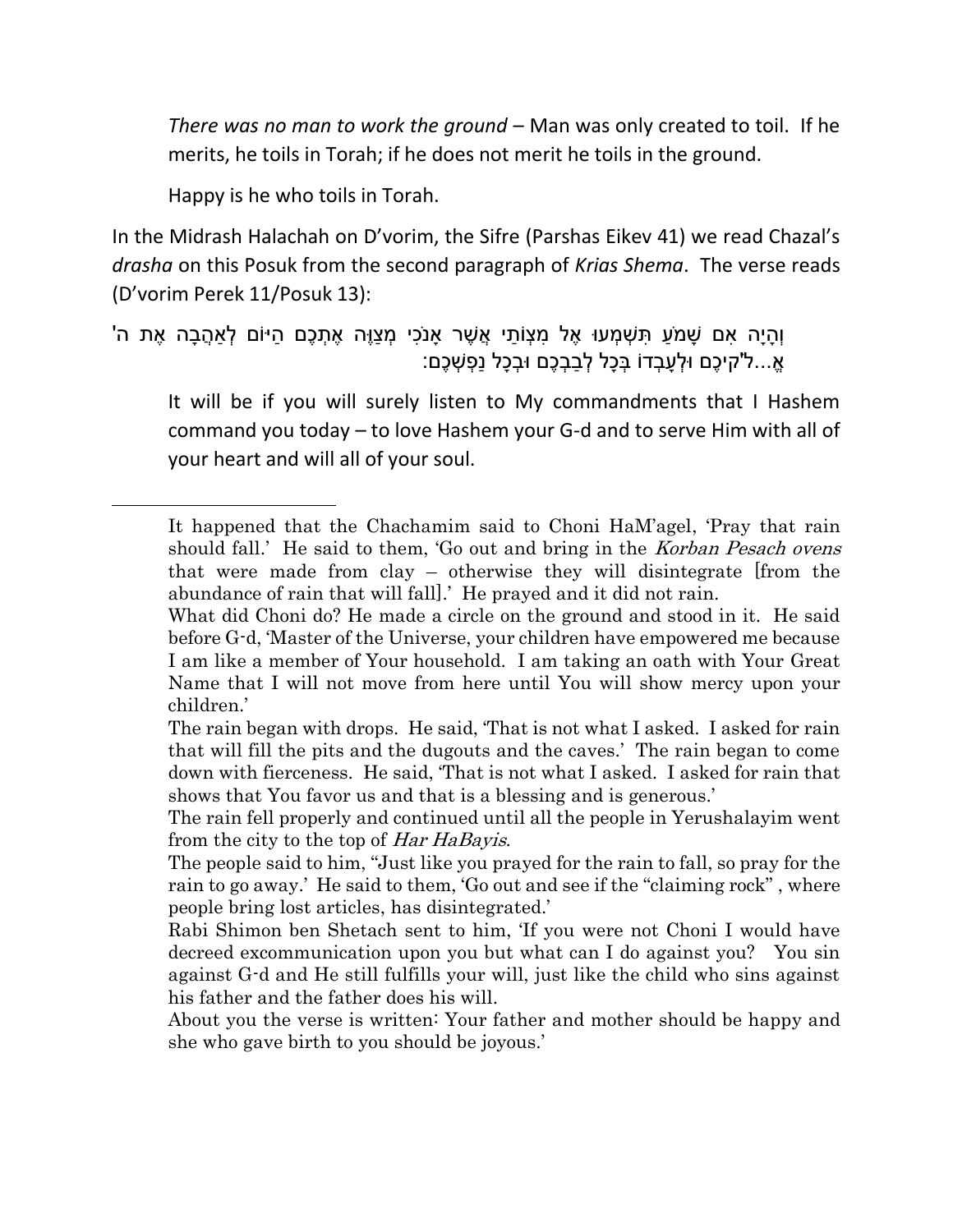The Midrash writes:

ולעבדו, זה תלמוד אתה אומר זה תלמוד או אינו אלא עבודה הרי הוא אומר ויקח ה' א...ל'קים את האדם ויניחהו בגן עדן לעבדה ולשמרה וכי מה עבודה לשעבר ומה שמירה לשעבר הא למדת לעבדה זה תלמוד ולשמרה אלו מצות וכשם שעבודת מזבח קרויה עבודה כך תלמוד קרוי עבודה,

*To serve Him* – this refers to Talmud. You say it is the study of Talmud – but perhaps it means literal work? We know this because it says, 'Hashem E…lokim took the Odom and placed him in Gan Eden to work it and to guard it.'

What type of work was there in the past<sup>10</sup>? What type of guarding was there in the past? [There was no need to work or to guard.] So you learn that לעבדה refers to learning and לשמרה refers to Mitzvos. Just like the service on the altar in the Beis HaMikdosh is called *avodah*-service to G-d, so is Torah learning called *avodah*-service to G-d.

Hashem sent Odom from Gan Eden to work the land from where he was taken. Hashem banished Odom and Hashem caused the *Keruvim* to dwell east to Gan Eden; the flaming overturning sword was there to guard the way to the Tree of Life.

If Odom was already physically working the ground, what punishment is there in the fact that that he was 'to work the land'?

Thus, it is possible that לשעבר, in the past, refers to the period in Gan Eden, prior to the exile because, in that historical perspective ולשמרה לעבדה is in the past, prior to the exile and then, according to the Midrashim that we are bringing – they did not perform physical work.

 $\overline{\phantom{a}}$ <sup>10</sup> I did not find an explanation of לשעבר – in the past.

Perhaps it refers to the seeming contradiction between ולשמרה לעבדה which, literally, implies physical labor and that which is written following Odom's banishment from Gan Eden where we read (Perek 3/P'sukim 23-24):

וַיְשַׁלְחֶהוּ ה' אֵ...ל'קים מְגַּן עֶדֶן לַעֲבֹד אֶת הָאֲדָמָה אֲשֶׁר לָקַח מְשֶׁם: וַיְגֶרֶשׁ אֶת הָאַדַם וַיַּשְׁכֵּן מְקֶדֶם ֹלְגַן עֶדֶן אֶת הַכְּרֻבִים וְאֶת לַהַט הַחֶרֶב הַמְּתְהַפֶּכֶת לְשִׁמֹר אֶת דֶּרֶךְ עֵץ הַחַיִּים: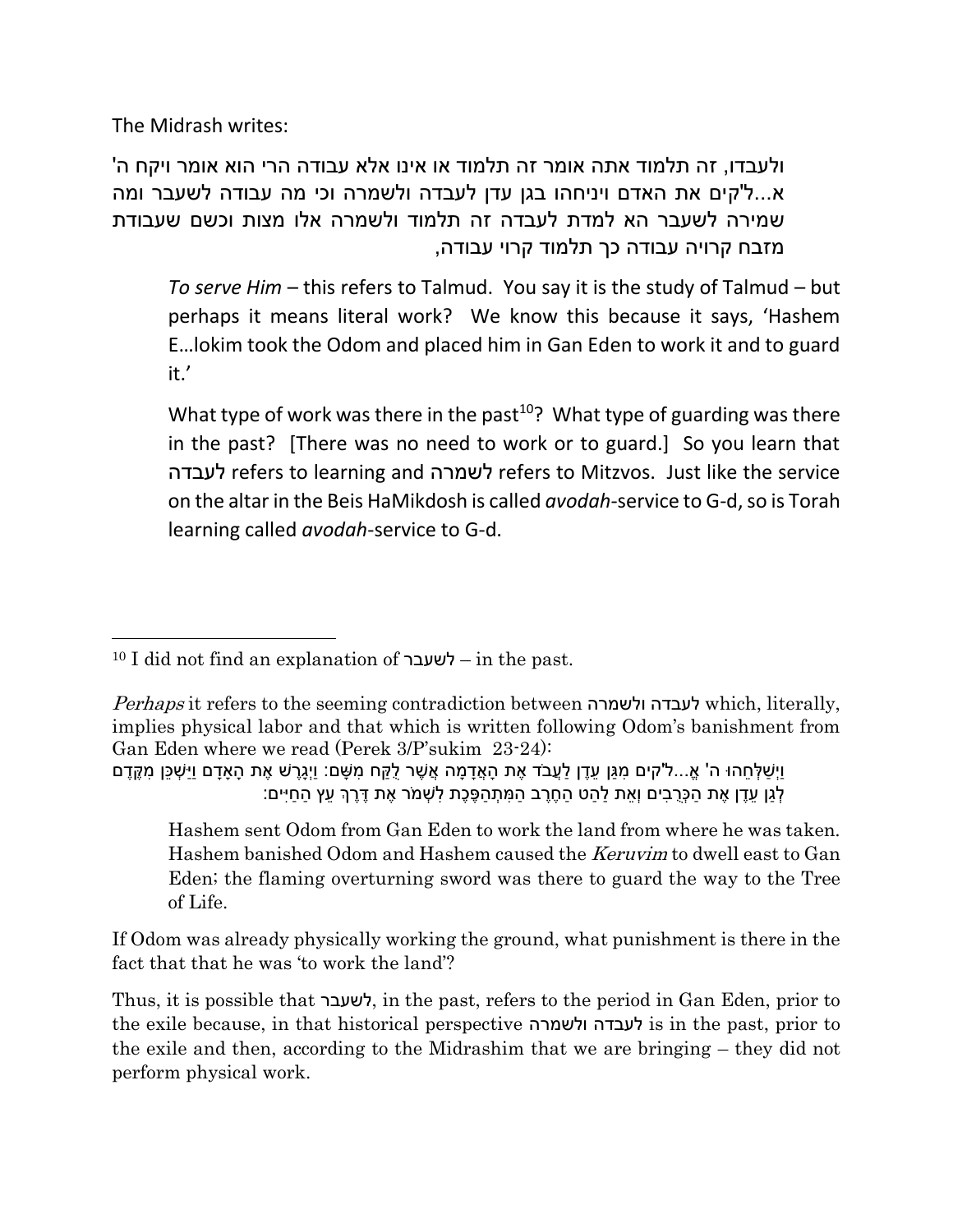Thus, this Midrash teaches us that the 'work' and the 'guarding' were referring to learning and Mitzvah observance and the Midrash connects learning to the Korbonos.

One more source that will help us emphasize the point that the work in Gan Eden was spiritual in nature, encompassing one other aspect.

We read in B'reishis Rabba (Parshas B'reishis 16):

דבר אחר לעבדה ולשמרה אלו הקרבנות שנאמר (שמות ג/יב<sup>11</sup>) תעבדון את הא...ל'קים, וכתיב (במדבר כח/ב<sup>12</sup>) תשמרו להקריב לי במועדו.

Another explanation of ולשמרה לעבדה is the Korbonos as it says, 'You shall serve G-d' and it is written 'You shall guard to offer the Korban at its set time.

The previous Midrash only associated *Korbonos* with Gan Eden, teaching that *Talmud* is their equivalent. This Midrash teaches us that the Korbonos themselves were to be an integral part of Gan Eden.

Now that we have found this equivalency between Shemitta and Gan Eden, let us explore some of the facets of the Shemitta year.

Sefer HaChinuch (Parshas Mishpotim Mitzvah 84) writes regarding the Mitzvah of Shemitta:

משרשי המצוה, לקבוע בלבנו ולצייר ציור חזק במחשבתנו ענין חדוש העולם כי ששת ימים עשה ה' את השמים ואת הארץ (שמות כ/י<sup>13</sup>)...

 $\overline{\phantom{a}}$ 

<sup>11</sup> The entire verse reads:

וַיֹּאמֶר כִּי אֶהְיֶה עְמַּךְ וְזָה לְּךָ הַאוֹת כִּי אנֹכִי שָׁלַחָתִּיךָ בְּהוֹצִיאֵךְ אֶת הַעַם מִמְצָרַיִם תַּעֲבִדוּן אֶת ֹ.הֵאֱ...ל'קים עֵל הַהָּר הַזֶּה

Hashem said to Moshe, 'Because I will be with you; and this is the sign for you that I Hashem sent you – when you take the people out of Egypt you shall serve G-d on this mountain.

<sup>12</sup> The entire verse reads:

<sup>ַ</sup>צו אֶת בְּנֵי יִשְׂרָאֵל וְאַמַרְתָּ אֲלֶהֶם אֶת קַרְבַּנִי לַחְמִי לְאִשַּׁי רֵיחַ נַיחֹחִי תְּשָׁמְרוּ לְהַקְרִיב לי בִּמוֹעֵדוֹ Command B'nei Yisroel and you shall say to them, 'My Korban, My bread for My fire, My pleasant fragrance you shall guard to offer it for Me at its proper time.

<sup>&</sup>lt;sup>13</sup> The entire verse reads: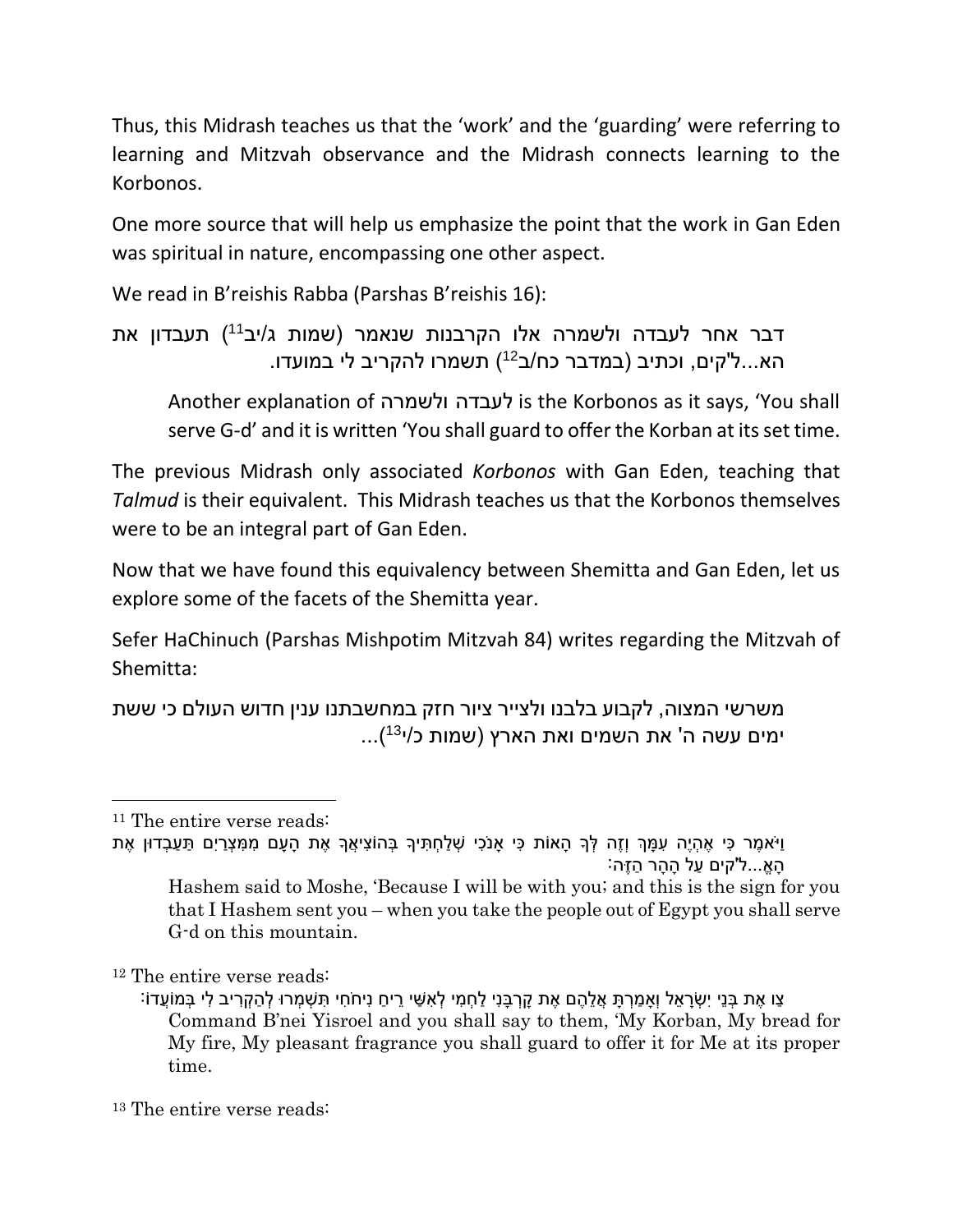Among the reasons for this Mitzvah is to affix in our hearts and to have a strong perception in our thoughts regarding that the world was created from nothing because Hashem made the heavens and earth in six days and on the seventh day He did not create anything.

Gan Eden was the original abode of Man during Creation and Shemitta comes to remind us of Creation מאין יש, ex nihilo, and that Hashem alone is the Creator. The parallel between Shemitta and Gan Eden now goes beyond the equivalency between Man and animal.

S'fas Emes (5658) writes in our Parsha:

ושבתה הארץ שבת לה'. כמו שכתוב בשבת בראשית. וכמו שבת סהדותא איקרי שהוא עדות בני ישראל על שברא עולמו בששה ונח בשביעי. כן שמיטה עדות. ואיתא במדרש (תהילים קג/כ<sup>14</sup>) ברכו ה' מלאכיו גם כן עושי דברו בשומרי שביעית הכתוב מדבר דכתיב (דברים טו/ב<sup>15</sup>) וזה דבר השמיטה. פירוש שעל ידי בני ישראל מתגלה מלכות שמים והנהגה עליונה:

*The Land shall have a Shabbos for Hashem* – This is like it is written regarding *Shabbos B'reishis* – the Shabbos at Creation. Just like Shabbos is referred to as a 'testimony', the testimony of Israel that He created His world in six days and He rested on the seventh, so is Shemitta a testimony.

<sup>14</sup> The entire verse reads:

 $\overline{\phantom{a}}$ 

ָבְרָכוּ ה' מַלְאַכִיו גִבֵּרי כֹח עֹשׂי דָברוֹ לֹשָׁמֹע בַּקוֹל דְּברוֹ: Bless Hashem, His angels, warriors possessing strength, those who do His Word to listen to the voice of His Word.

<sup>15</sup> The entire verse reads:

<sup>ָּ</sup>כִּי שֵׁשֶׁת יָמִים עָשָׂה ה' אֶת הַשָּׁמַיִם וְאֶת הָאָרֶץ אֶת הַיָּם וְאֶת כָּל אֲשֶׁר בָּם וַיָּנַח בַּיּוֹם הַשְּׁבִיעִי עַל כֵּן ֵבַרְך ה' ֶאת יֹום ַה ַש ָבת וַיְ ַק ְד ֵשהּו:

Because for six days Hashem made the heavens and the earth and all that is in them and He rested on the seventh day; therefore Hashem blessed the Shabbos Day and He sanctified it.

וְזֶה דְּבַר הַשָּׁמִטָּה שַׁמוֹט כָּל בַּעַל מַשָּׁה יָדוֹ אֱשֶׁר יַשֶּׁה בְּרֵעֶהוּ לֹא יִגֹּשׂ אֶת רֵעֶהוּ וְאֶת אחִיו כִּי קַרַא ַשׁמטה לה':

This is the word of Shemitta – Every lender must release the debt he holds against his neighbor; he shall not be a collector of debts from his neighbor, from his friend because He has proclaimed 'Shemitta for Hashem'.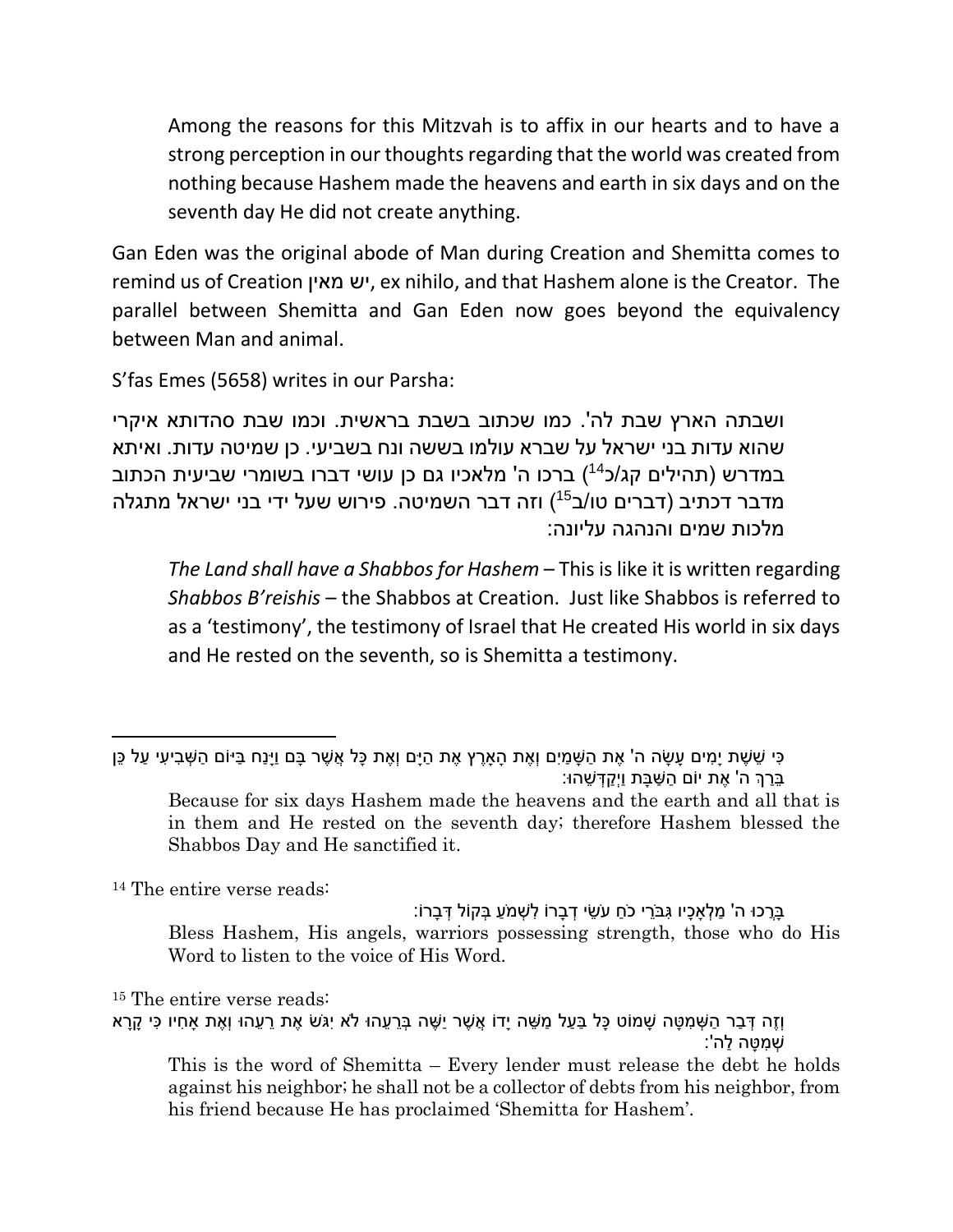The Midrash teaches the verse, 'Bless Hashem, His angels who do His *Word*' – this is in regard to those who observe the Shemitta year properly. We know this because it is written 'This is the *word* of Shemitta'.

The explanation is that it is through B'nei Yisroel that the Heavenly Kingdom and Divine Providence are revealed.

Again and again we see the equivalency that exists between the Shemitta year and *Shabbos B'reishis*.

And the equivalencies continue as we read in Midrash Vayikro Rabbo to last week's Parshas Emor (Parshata 29/11):

כל השביעין חביבין לעולם למעלן...בשנים שביעי חביב שנאמר (שמות כג<sup>16</sup>) ( <sup>17</sup> והשביעית תשמטנה ונטשתה, בשמיטין שביעי חביב שנאמר )ויקרא כה/י וקדשתם את שנת החמשים, בימים שביעי חביב שנאמר (בראשית ב) ויברך א...ל'קים את יום השביעי...

All 'sevens' are always beloved Above: in years, the seventh year is loved as it says, 'The seventh year you should release it and forsake it'. In the Shemitta cycle it is loved as it says, 'You shall sanctify the fiftieth year'. In the days of the week it is loved as it is said, 'Hashem blessed the seventh day'.

Let us review a Mishnah in Masseches Ovos (Perek 5/Mishnah 9) and see how it sheds even more light on the relationship between Shemitta and Gan Eden. The Mishnah reads:

 $\overline{a}$ 

<sup>16</sup> The entire verse reads:

וְ ַה ְש ִבי ִעת ִת ְש ְמ ֶטנָה ּונְ ַט ְש ָתּה וְָא ְכלּו ֶא ְביֹנֵי ַע ֶמָך וְיִ ְתָרם תֹא ַכל ַחיַת ַה ָשֶדה ֵכן ַתֲע ֶשה ְל ַכ ְר ְמָך ְלזֵי ֶתָך: And the seventh year you shall release it and forsake it and the poor of your people shall eat and that which is extra, the animals of the field shall eat; so should you do for your vineyard and your olive trees.

<sup>17</sup> The verse reads in its entirety:

וְקַדַּשְׁתֵּם אֶת שָׁנַת הַחֲמִשִּׁים שֶׁנֵה וּקְרַאתֶם דְּרוֹר בַּארֵץ לְכָל יֹשָׁבֵיהַ יוֹבֵל הוא תִּהְיֶה לֵכֶם וְשַׁבְתֵּם ָּאִישׁ אֶל אֲחֻזָּתוֹ וְאִישׁ אֶל מְשִׁפַּחִתּוֹ תָּשֶׁבוּ:

You shall sanctify the fiftieth year and shall proclaim freedom in the land to all of its inhabitants; it is *Yovel*, it should be for you and each man – you shall return to his possession and each man – you shall return to his family.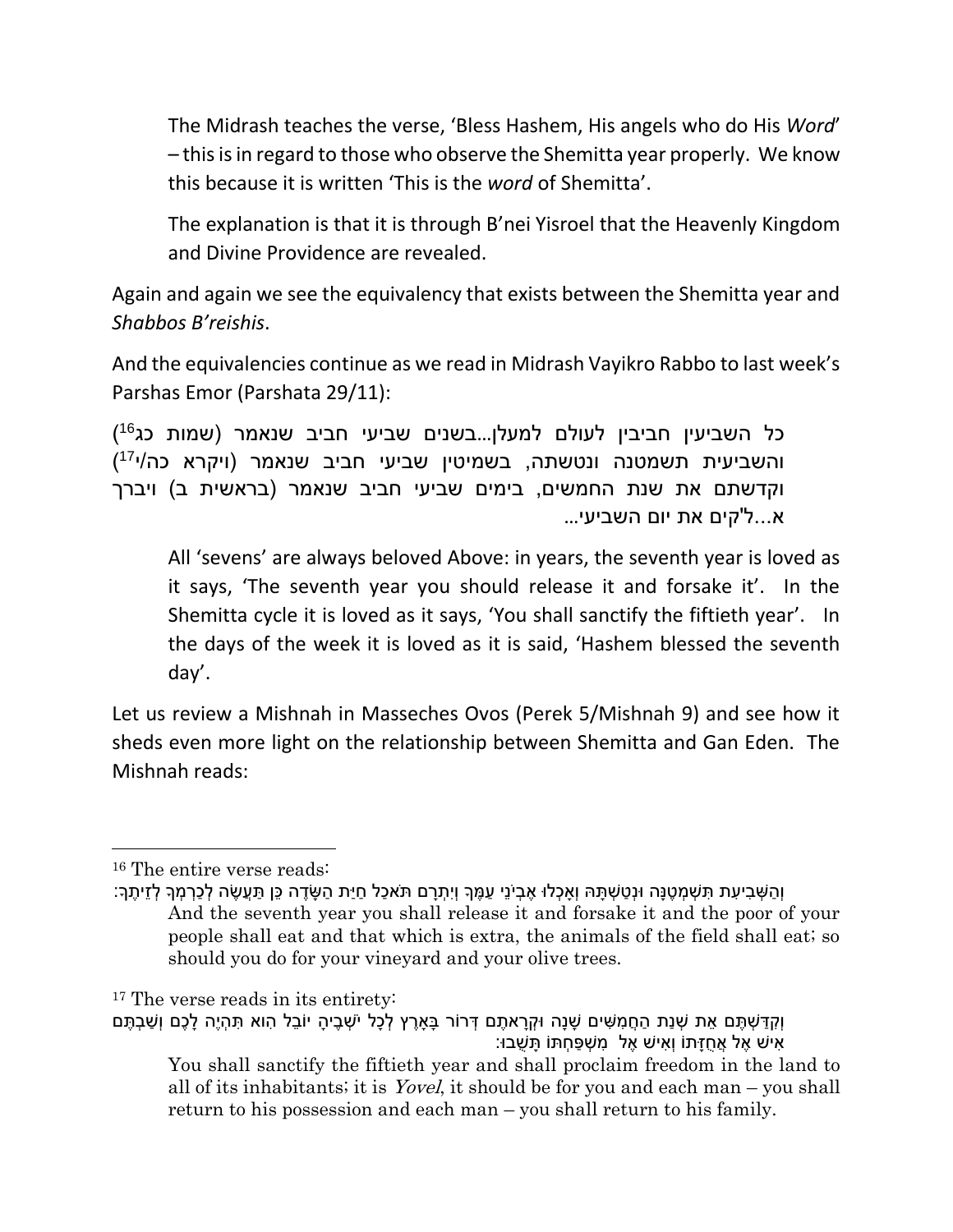...גלות בא לעולם על עובדי עבודה זרה ועל גלוי עריות ועל שפיכת דמים ועל השמטת הארץ...

*Golus*-exile comes to the world because of idolaters and because of illegal promiscuous relationships and because of murder and because of violation of Shemitta.

We have learned in the Tochecha that we will read in next week's Parsha Bechokosai that such an exile was not an empty threat. The threat was realized.

The Torah writes (Vayikro Perek 26/P'sukim 33-35):

וְ ֶא ְת ֶכם א ָזֶרה ַבגֹויִם וֲַה ִריקֹ ִתי ַא ֲחֵרי ֶכם ָחֶרב וְ ָהיְ ָתה ַא ְר ְצ ֶכם ְש ָמ ָמה וְ ָעֵרי ֶכם יִ ְהיּו ָח ְר ָבה: ָאָז תִּרְצֶה הָאָרֶץ אֶת שַׁבְּתֹתֶיהָ כֹּל יְמֵי הֳשַׁמָּה וְאַתֶּם בְּאֶרֶץ אֹיְבֵיכֶם אָז תִּשְׁבַּת הָאָרֶץ ֿוְהִרְצָת אֶת שַׁבְּתֹתֶיהָ: כָּל יְמֵי הָשַׁמָּה תְּשְׁבֹּת אֶת אֲשֶׁר לֹא שָׁבְתָה בְּשַׁבְּתֹתֵיכֶם ַבְּשָׁבְתְּכֶם עֲלֵיהַ:

And you I Hashem will disperse in the nations and I will empty the sword [from its scabbard to go] after you; your land will be desolate and your cities will be destroyed. Then the Land will be appeased for its *Shabbosos* during all the days of its desolation and you will be in the land of your enemies; then the Land will be appeased for its *Shabbosos*. All the days of its desolation the Land will cease that which it did not cease in your *Shabbosos* when you dwelled upon it.

And we read in Parshas B'reishis (Perek 3/P'sukim 23-24):

וַיְשַׁלְחֵהוּ ה' אֱ...ל'קים מִגֵּן עֶדֶן לַעֲבֹד אֶת הַאֲדָמַה אֲשֶׁר לָקַח מְשֶׁם: וַיְגֶרֵשׁ אֶת הַאדָם וַיַ ְש ֵכן ִמ ֶקֶדם ְל ַגן ֵעֶדן ֶאת ַה ְכֻׁר ִבים וְ ֵאת ַל ַהט ַה ֶחֶרב ַה ִמ ְת ַה ֶפ ֶכת ִל ְשמֹר ֶאת ֶדֶרְך ֵעץ ַה ַחיִים:

Hashem sent Odom from Gan Eden to work the land from where he was taken. Hashem banished Odom and Hashem caused the *Keruvim* to dwell east to Gan Eden; the flaming overturning sword was there to guard the way to the Tree of Life.

Exile and the sword at the expulsion from Gan Eden and exile and the sword at the expulsion from Eretz Yisroel because of Shemitta violation.

And what is the purpose of Shemitta being so similar to Gan Eden? Do they have a common denominator?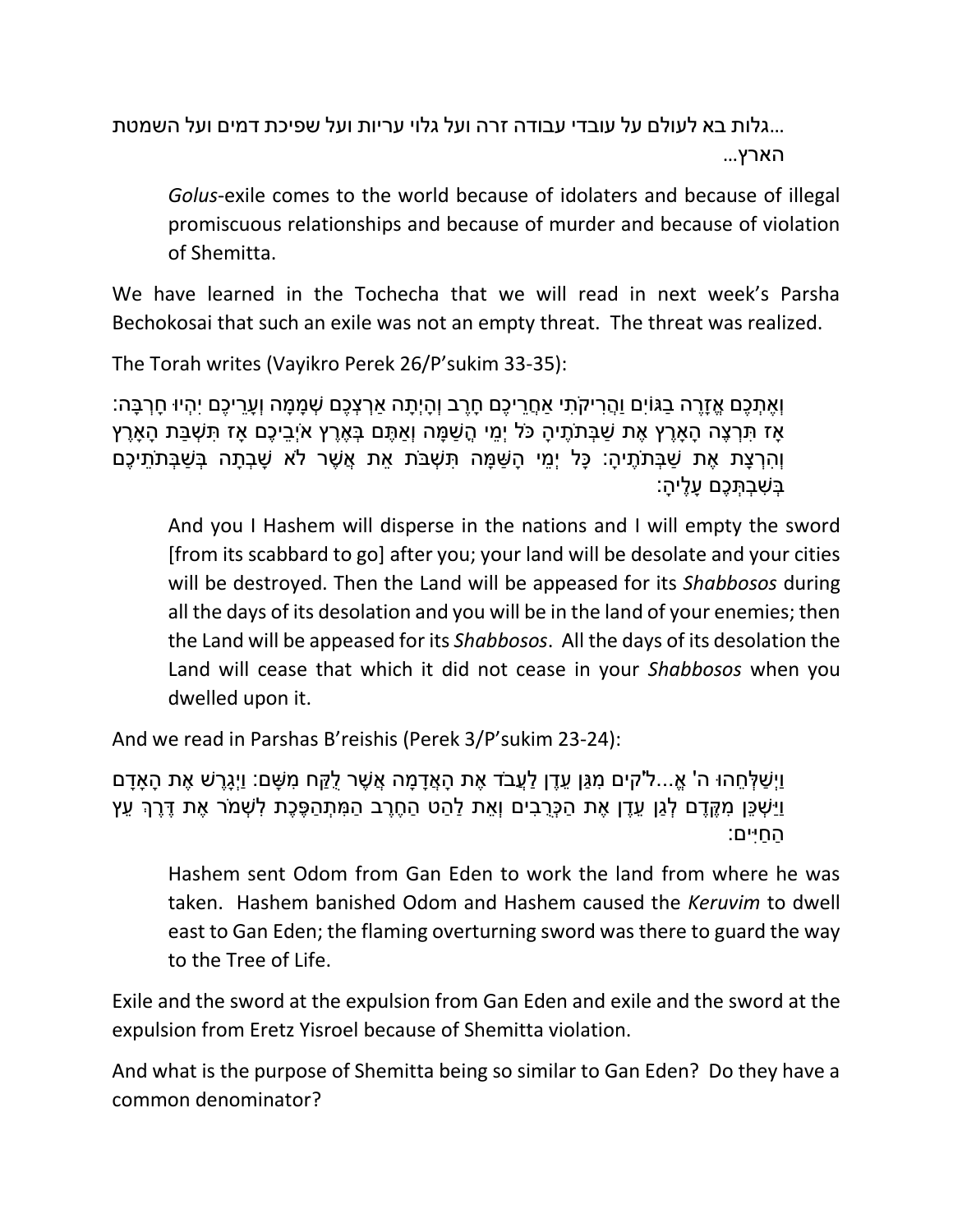Let us look at an excerpt from the *Shem MiShmuel* that opens our Parshas Behar (5670 d.h. *l'hovin*).

...שמיטה היא מצד הכלל להיות כולם אחד כמו שכתוב והיתה שבת הארץ לכם לאכלה לך ולעבדך וגו' שיהיה יד כולם שוה וכל ישראל כאיש אחד חברים, ואז הם מרוצים מצד הכלל. ומצות יובל היא עוד יותר מזה, כי על ידי השמיטין והספירה זוכין ליובל לשוב איש אל אחוזתו. ובזוהר הקדוש (קח ב) שהוא איש אל שורש נשמתו, שכל נשמה יש לה שורש מיוחד כמבואר במדרש )שמות רבה פרשתא מ(.

... ועל כן תמצא שכל פרשיות השמיטה נאמרו בלשון יחיד תזרע שדך וגו' ואיתא בזוהר הקודש שכל מקום שנאמר בלשון יחיד הוא מצד הכלל שהם כולם יחד כאיש אחד חברים וכמו שכתוב (שמות יט/ב<sup>18</sup>) ויחן שם ישראל וגו' ואמרו ז"ל כאיש אחד בלב אחד...

ויש לומר כי זה עצמו הוא ענין ימות המשיח ועולם הבא, כי ימות המשיח זוכין מצד הכלל כאמרם ז"ל (סנהדרין קיא א) ולקחתי אתכם אחד מעיר ושנים ממשפחה (ירמיהו ג/יד<sup>19</sup>) אחד מעיר מזכה כל העיר וכו', ועולם הבא הוא מצד הפרט כי כל צדיק וצדיק יש לו מדור בפני עצמו...

Shemitta represents the collective, *Klal Yisroel* when all of Israel is one as is written, 'The Shabbos of the Land will be for you for eating, for you and your servant etc. All will be equal and all of Israel will be joined together like one person and thus they are pleasing to G-d from the aspect of their being part of *Klal Yisroel*.

Rashi writes:

 $\overline{a}$ 

ויחן שם ישראל - כאיש אחד בלב אחד: Israel camped [as one] there – Like one man with one heart.

<sup>19</sup> The entire verse reads:

<sup>18</sup> The entire verse reads:

ויסעו מרפידים ויבֹאוּ מדבּר סיני ויחנו במדבּר ויחן שם ישׂראל נגד ההר: They travelled from Refidim and they came to the Sinai Wilderness and they camped in the wilderness and Israel camped [as one] there opposite the mountain.

<sup>ּ</sup>שׁוּבוּ בָנִים שׁוֹבָבִים נְאֶם ה' כִּי אַנֹכִי בַּעֲלְתִּי בָכֶם וְלַקַחְתִּי אֶתְכֶם אֶחַד מֵעִיר וּשָׁנַיֵם מִמְּשִׁפָּחַה וְהֵבֵאתִי ָאתכם ציּוֹו

<sup>&#</sup>x27;Return, mischievous children, said Hashem, because I have become your master and I took you, one from the city and two from the family and I brought you to Zion.'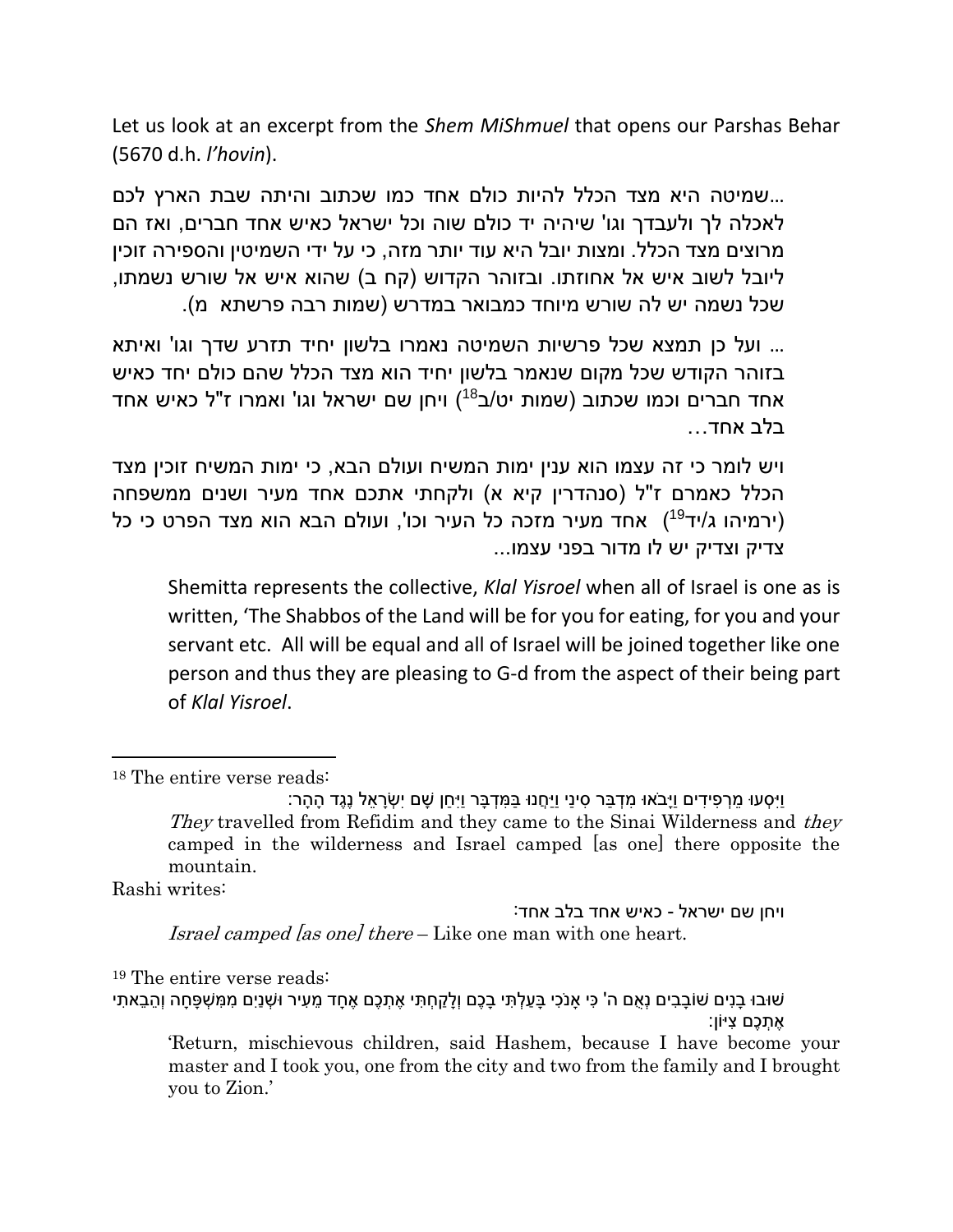The Mitzvah of Yovel goes even farther because by virtue of the [Seven] Shemitta years and the counting of the years Israel merits Yovel and 'to return each man to his possession'. The Zohar HaKodosh teaches that this 'return' means that one returns to the 'root of his soul', since each *neshamah* as its own unique root as the Midrash explains.

Therefore you will find that the verses referring to Shemitta in our Parsha are all said in the singular: you [the individual] shall sow etc. The Zohar HaKodosh explains that whenever the Torah uses the singular [in relationship to the people of Israel] it refers to the collective, *Klal Yisroel* that are all like one person, joined together as it is written, 'Israel camped there, etc.' and Chazal said, 'like one person with one heart'.<sup>20</sup>

And we can say that that is the very substance of Messianic times and Olom HaBo because in Messianic times we merit to be *Klal Yisroel* as Chazal said in Masseches Sanhedrin on the verse, 'I will take you, one from the city and two from a family'. Chazal said, 'One from a city – one person can bring merit to his entire city and two from a family – two can bring merit for their entire family.'

Olom HaBo is for the individual because each and every righteous person has his individual dwelling space in Olom HaBo<sup>21</sup>.

 $\overline{\phantom{a}}$ 

ָלהנחיל אֹהבי יִשׁ ואֹצרֹתיהם אמלא: To bequeath to those whom I Hashem love *yesh* –substance; I will fill their treasures.

We read in the final Mishnah of Shas (Masseches *Uktzin* Perek 3/Mishnah 2): אמר רבי יהושע בן לוי עתיד הקדוש ברוך הוא להנחיל לכל צדיק וצדיק שלש מאות ועשרה עולמות שנאמר להנחיל אוהבי יש ואוצרותיהם אמלא:

<sup>20</sup> The verses dealing with Yovel are written in the plural. See Shem MiShmuel there for the explanation for that presentation.

<sup>21</sup> We read in Sefer Mishlei (Perek 8/Posuk 21):

Rabi Yehoshua ben Levi said, 'In the future Hashem will bequeath to each and every Tzaddik 310 worlds as it says, 'to bequeath to those who I love substance and I will fill their treasures'.

Bartenura points out that the *gematria* of  $\psi$  is 310.